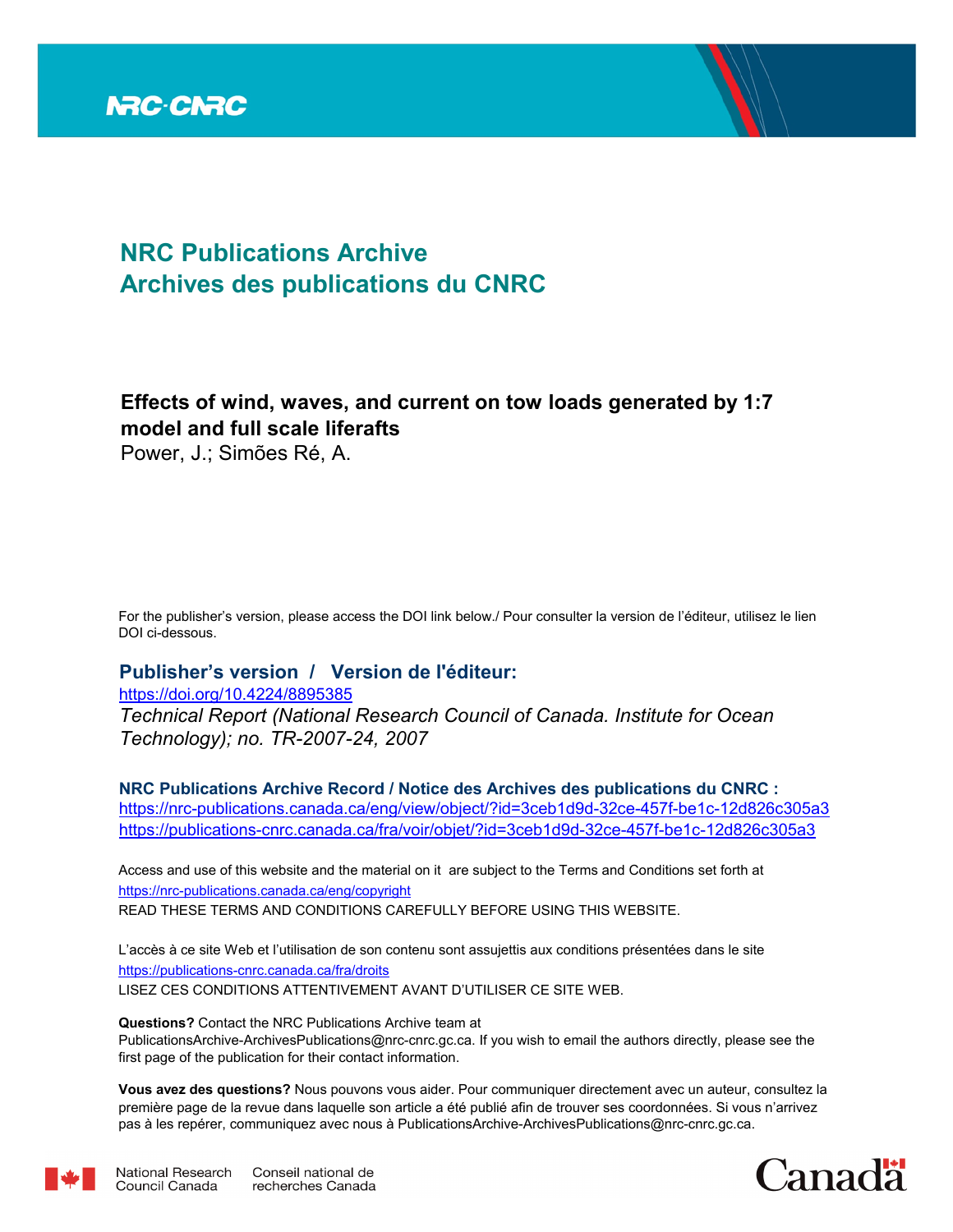# **DOCUMENTATION PAGE**

| <b>REPORT NUMBER</b>                                                                                                                                                                                                                                                                                                                                                                                                                                                                                                                                                                                                                                                                                                   | <b>NRC REPORT NUMBER</b>                                                  | <b>DATE</b>            |                     |   |  |
|------------------------------------------------------------------------------------------------------------------------------------------------------------------------------------------------------------------------------------------------------------------------------------------------------------------------------------------------------------------------------------------------------------------------------------------------------------------------------------------------------------------------------------------------------------------------------------------------------------------------------------------------------------------------------------------------------------------------|---------------------------------------------------------------------------|------------------------|---------------------|---|--|
| TR-2007-24                                                                                                                                                                                                                                                                                                                                                                                                                                                                                                                                                                                                                                                                                                             |                                                                           | August 2007            |                     |   |  |
| <b>REPORT SECURITY CLASSIFICATION</b>                                                                                                                                                                                                                                                                                                                                                                                                                                                                                                                                                                                                                                                                                  |                                                                           |                        | <b>DISTRIBUTION</b> |   |  |
| Unclassified                                                                                                                                                                                                                                                                                                                                                                                                                                                                                                                                                                                                                                                                                                           |                                                                           | Unlimited              |                     |   |  |
| <b>TITLE</b>                                                                                                                                                                                                                                                                                                                                                                                                                                                                                                                                                                                                                                                                                                           |                                                                           |                        |                     |   |  |
|                                                                                                                                                                                                                                                                                                                                                                                                                                                                                                                                                                                                                                                                                                                        |                                                                           |                        |                     |   |  |
|                                                                                                                                                                                                                                                                                                                                                                                                                                                                                                                                                                                                                                                                                                                        | EFFECTS OF WIND, WAVES, AND CURRENT ON TOW LOADS GENERATED BY 1:7         |                        |                     |   |  |
| <b>MODEL AND FULL SCALE LIFERAFTS</b><br><b>AUTHOR(S)</b>                                                                                                                                                                                                                                                                                                                                                                                                                                                                                                                                                                                                                                                              |                                                                           |                        |                     |   |  |
|                                                                                                                                                                                                                                                                                                                                                                                                                                                                                                                                                                                                                                                                                                                        |                                                                           |                        |                     |   |  |
| Jonathan Power and Antonio Simões Ré                                                                                                                                                                                                                                                                                                                                                                                                                                                                                                                                                                                                                                                                                   |                                                                           |                        |                     |   |  |
| <b>CORPORATE AUTHOR(S)/PERFORMING AGENCY(S)</b>                                                                                                                                                                                                                                                                                                                                                                                                                                                                                                                                                                                                                                                                        |                                                                           |                        |                     |   |  |
|                                                                                                                                                                                                                                                                                                                                                                                                                                                                                                                                                                                                                                                                                                                        | Institute for Ocean Technology, National Research Council, St. John's, NL |                        |                     |   |  |
| <b>PUBLICATION</b>                                                                                                                                                                                                                                                                                                                                                                                                                                                                                                                                                                                                                                                                                                     |                                                                           |                        |                     |   |  |
|                                                                                                                                                                                                                                                                                                                                                                                                                                                                                                                                                                                                                                                                                                                        |                                                                           |                        |                     |   |  |
| <b>SPONSORING AGENCY(S)</b>                                                                                                                                                                                                                                                                                                                                                                                                                                                                                                                                                                                                                                                                                            |                                                                           |                        |                     |   |  |
|                                                                                                                                                                                                                                                                                                                                                                                                                                                                                                                                                                                                                                                                                                                        |                                                                           |                        |                     |   |  |
| Search and Rescue New Initiative Fund (SAR-NIF)<br><b>IOT PROJECT NUMBER</b>                                                                                                                                                                                                                                                                                                                                                                                                                                                                                                                                                                                                                                           |                                                                           | <b>NRC FILE NUMBER</b> |                     |   |  |
| 42_2064_16                                                                                                                                                                                                                                                                                                                                                                                                                                                                                                                                                                                                                                                                                                             |                                                                           |                        |                     |   |  |
| <b>KEY WORDS</b><br><b>PAGES</b><br>FIGS.                                                                                                                                                                                                                                                                                                                                                                                                                                                                                                                                                                                                                                                                              |                                                                           |                        | <b>TABLES</b>       |   |  |
| Liferaft, Model, Tow Force, Drag, Wind, Current<br><b>SUMMARY</b>                                                                                                                                                                                                                                                                                                                                                                                                                                                                                                                                                                                                                                                      |                                                                           | 22                     | 17                  | 3 |  |
| The purpose of this report is to measure the tow force generated by commercially available<br>16, 42, and 150 person full and 1:7 model scale life rafts in varying environmental<br>conditions. The environmental conditions include varying wave frequencies, wind speeds,<br>and a steady state current. The goal for this project is to use data collected in controlled<br>laboratory conditions to help fill in the knowledge gaps that currently exist in the operation of<br>life rafts in weather conditions. This increase in knowledge would benefit marine operators,<br>the regulatory bodies, the search and rescue planners, the training providers, and the<br>manufactures in developing new designs. |                                                                           |                        |                     |   |  |
| <b>ADDRESS</b>                                                                                                                                                                                                                                                                                                                                                                                                                                                                                                                                                                                                                                                                                                         | <b>National Research Council</b>                                          |                        |                     |   |  |
| Institute for Ocean Technology<br>Arctic Avenue, P. O. Box 12093                                                                                                                                                                                                                                                                                                                                                                                                                                                                                                                                                                                                                                                       |                                                                           |                        |                     |   |  |
| St. John's, NL A1B 3T5                                                                                                                                                                                                                                                                                                                                                                                                                                                                                                                                                                                                                                                                                                 |                                                                           |                        |                     |   |  |
|                                                                                                                                                                                                                                                                                                                                                                                                                                                                                                                                                                                                                                                                                                                        | Tel.: (709) 772-5185, Fax: (709) 772-2462                                 |                        |                     |   |  |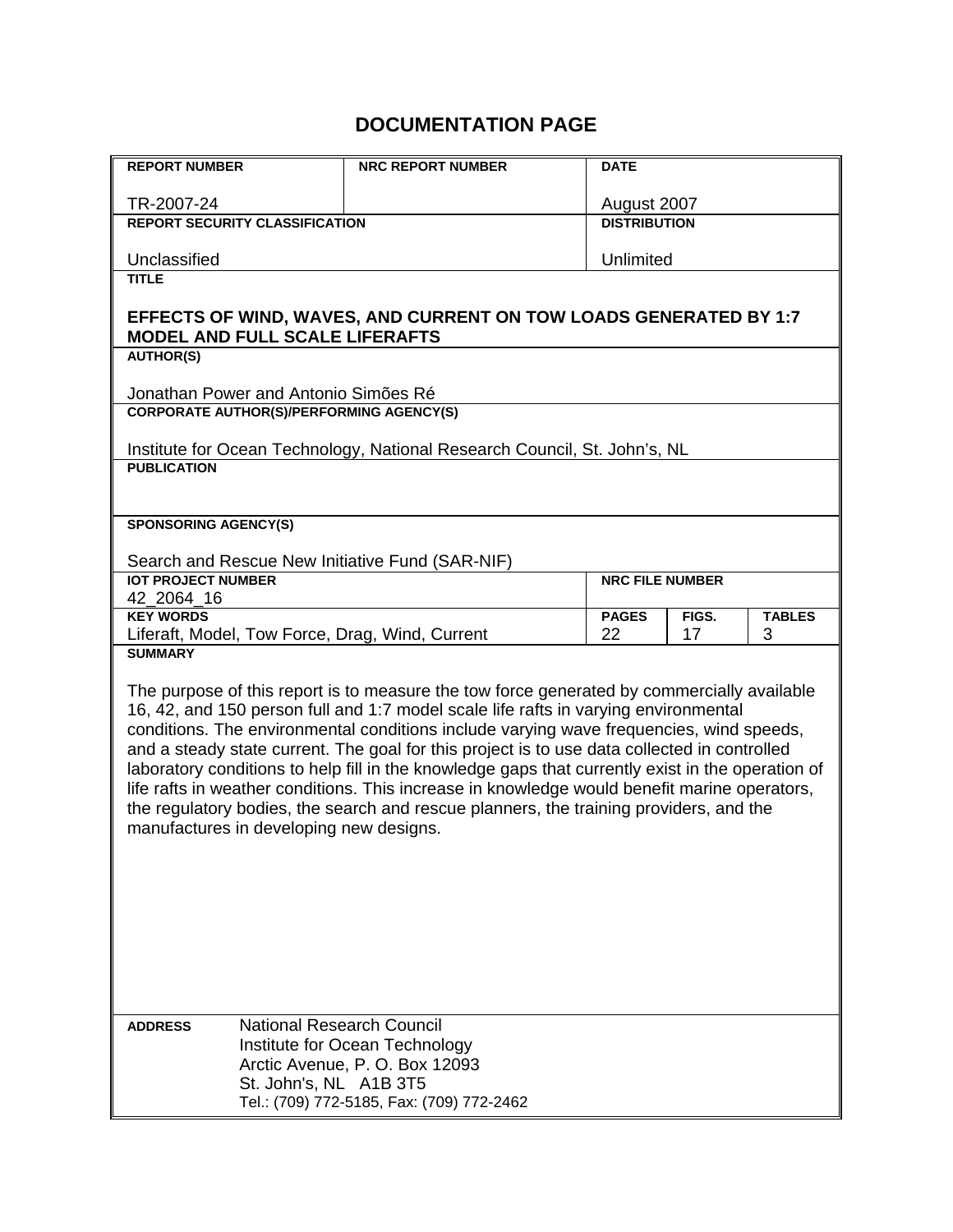National Research Council<br>Canada Institute for Ocean<br>Technology

 $\blacktriangleright$ 

Conseil national de recherches<br>Canada Institut des technologies<br>océaniques

# **EFFECTS OF WIND, WAVES, AND CURRENT ON TOW LOADS GENERATED BY 1:7 MODEL AND FULL SCALE LIFERAFTS**

TR-2007-24

J. Power and A. Simões Ré

August 2007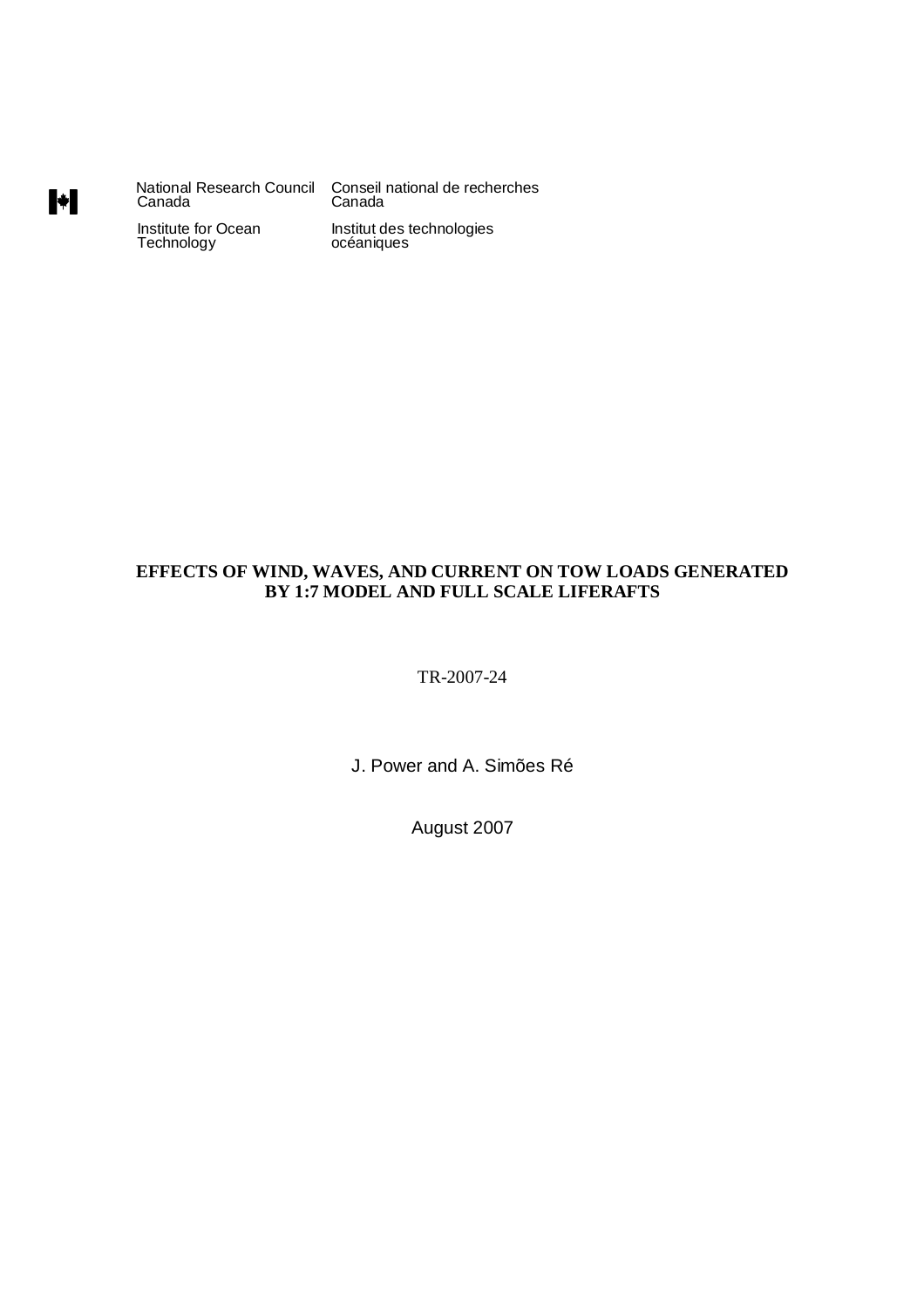# **Table of Contents**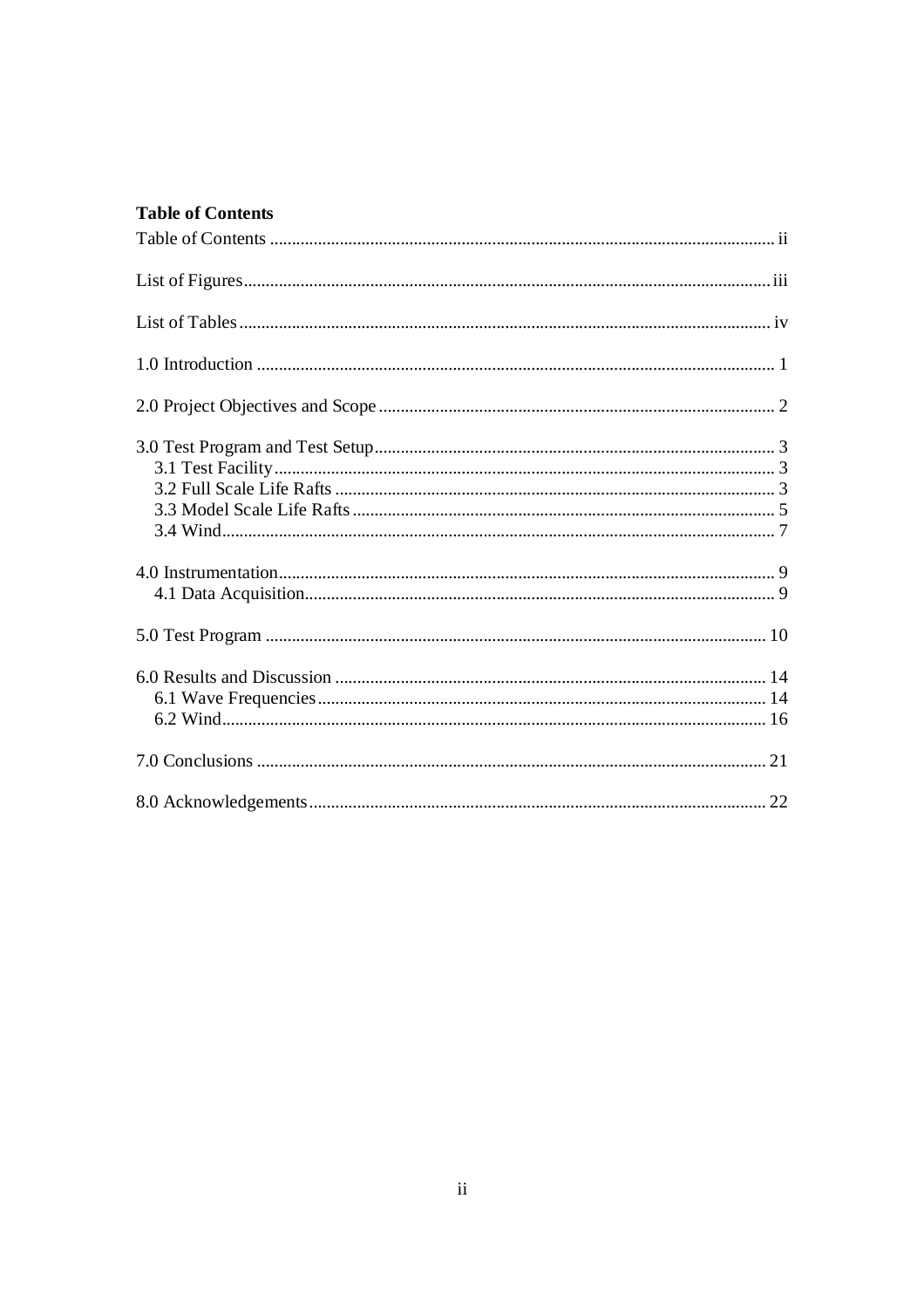# **List of Figures**

| Figure 3.1: Drawing of Institute for Ocean Technology's Offshore Engineering Basin (all     |
|---------------------------------------------------------------------------------------------|
|                                                                                             |
|                                                                                             |
|                                                                                             |
|                                                                                             |
|                                                                                             |
|                                                                                             |
|                                                                                             |
|                                                                                             |
| Figure 5.2: Overhead view of OEB setup (150 person model scale life raft pictured) 13       |
| Figure 6.1: Mean tow force plus 2 standard deviations for full scale life rafts across      |
| Figure 6.2: Mean tow force plus 2 standard deviations for model scale life rafts across     |
| Figure 6.3: Mean tow loads for the full scale 16 and 42 person life rafts across varying    |
| Figure 6.4: Mean tow loads for the full scale 150 person life raft, head and beam on to the |
| Figure 6.5: Mean tow loads for the model scale rafts across varying wind speeds.  17        |
| Figure 6.6: Tow force generated by each of the full scale rafts in varying current speeds.  |
| Figure 6.7: Tow force generated by each of the model scale rafts in varying current         |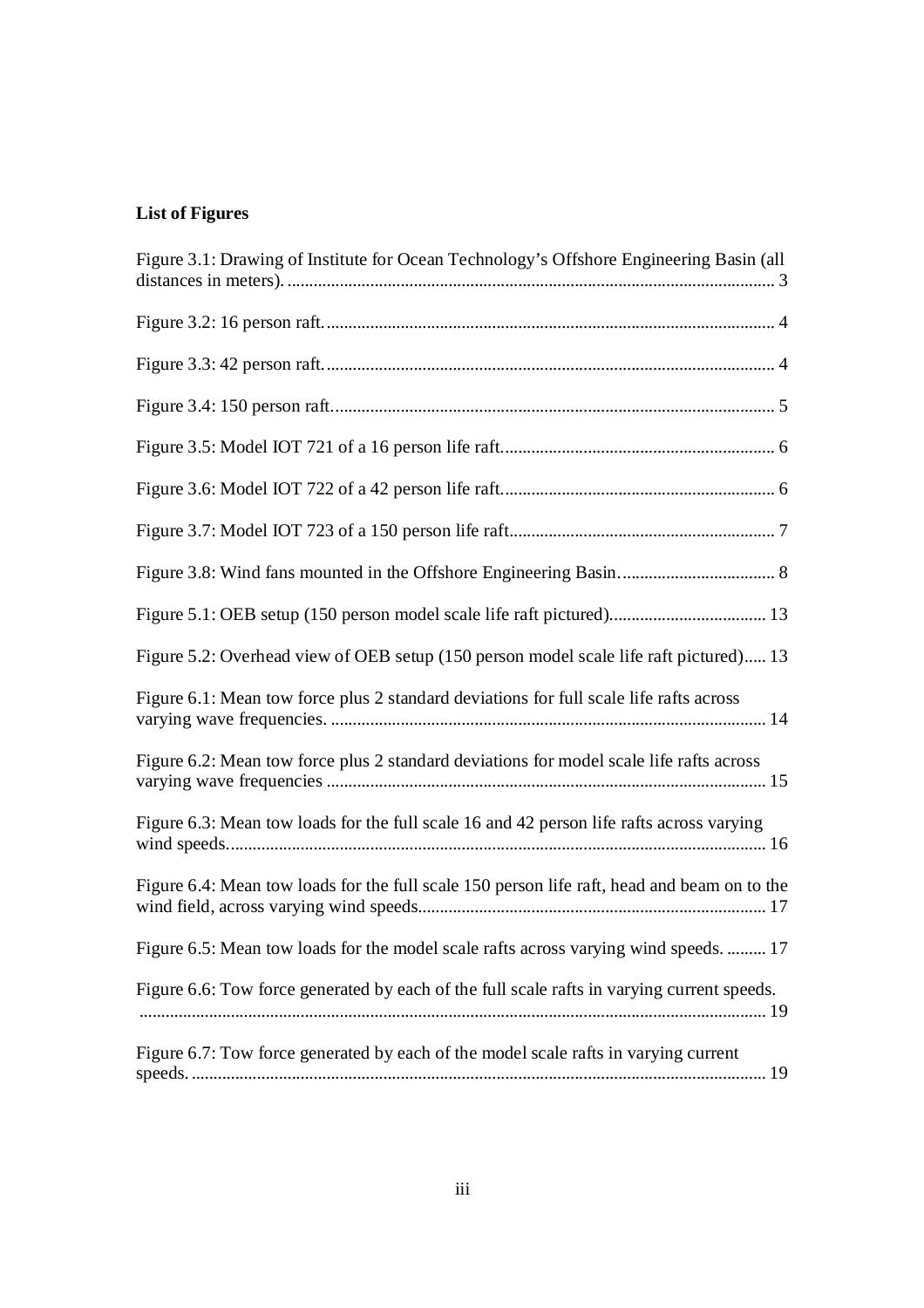# **List of Tables**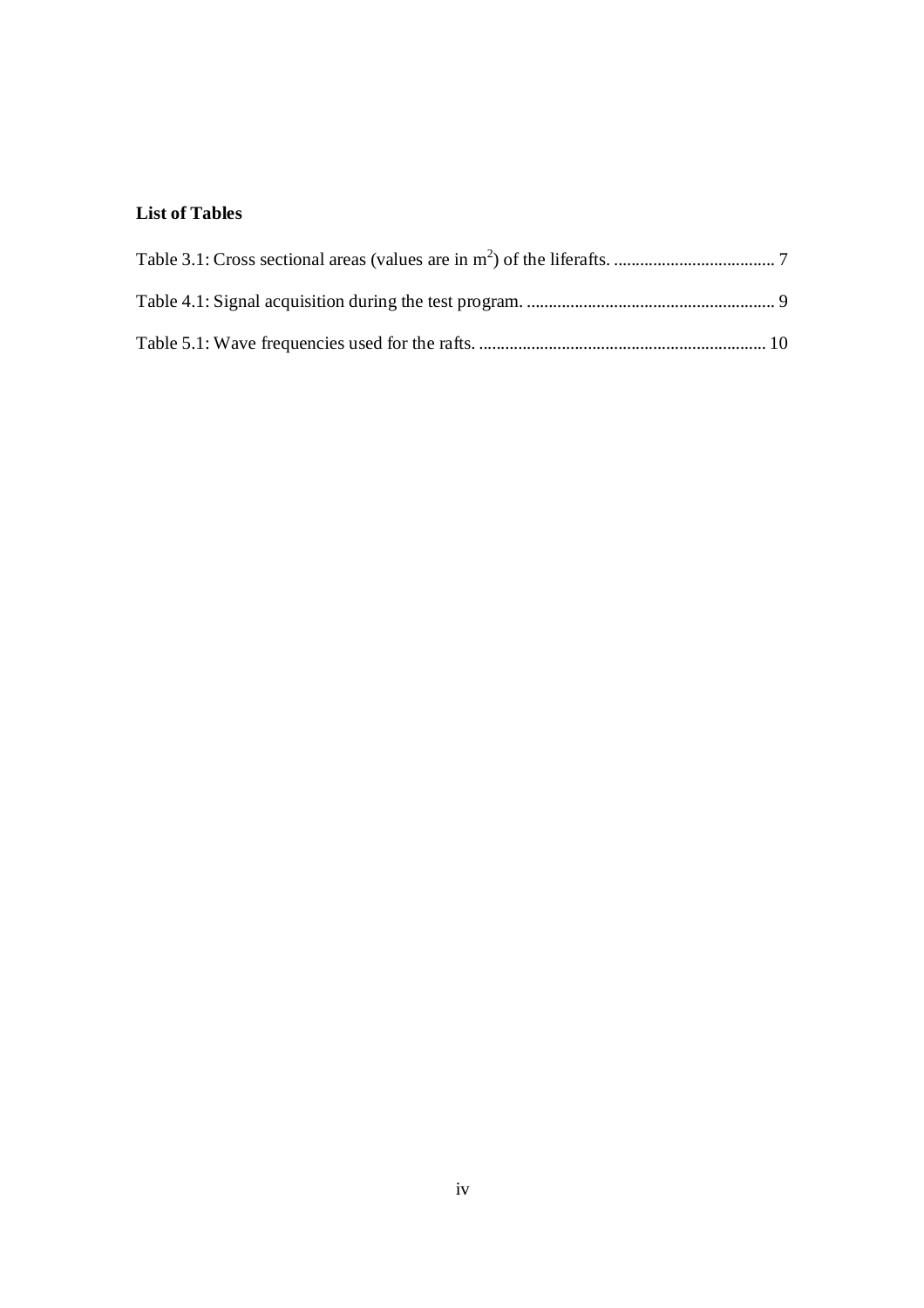## **1.0 Introduction**

Large and small ships travelling across the open ocean can sometimes meet with emergency situations. While many large ships and vessels are designed to withstand extremely hostile weather, they are not invincible to the elements. As a result they can become compromised and the order to abandon ship may need to be given. In order to further increase the chance of survival, ships are equipped with inflatable liferafts that can be deployed by a variety of methods. Even though liferafts are considered an extremely important piece of survival equipment, there currently exists a knowledge gap between regulations and the performance of these life saving appliances in rough weather. Current regulations only require liferafts to be certified for *calm water conditions*, which results in their performance in weather other than calm to be largely unknown.

Current operational standards for most commercially available life rafts have only been done in calm water, under the most ideal conditions. This is a cause for concern as it is quite possible that an emergency situation resulting in abandonment of the ship or could occur in less than ideal conditions. Due to safety concerns for people and equipment, it is not always possible to test full-scale liferafts in these weather conditions to address the knowledge gap that currently exists. Testing for weather conditions in a controlled environment provides two large advantages: 1.) You are able to select and produce/reproduce specific weather conditions (wave height, wind speed, etc.) 2.) The level of safety is greatly increased due to the level of control that is present in laboratory conditions.

The purpose of this report is to present the effects of varying wave frequencies, wind and current speeds on the drag loads for a small, medium, and large liferaft. The rafts selected are commercially available, and had full compliments of 16(small), 42(medium) and 150(large) persons. Also presented are drag results of 1:7 scale models of these rafts. The main goal is to collect data that can be used to fill in the current knowledge gap, which would benefit marine operators, regulatory bodies, search and rescue planers, training providers, and the manufacturers in developing new designs of life rafts.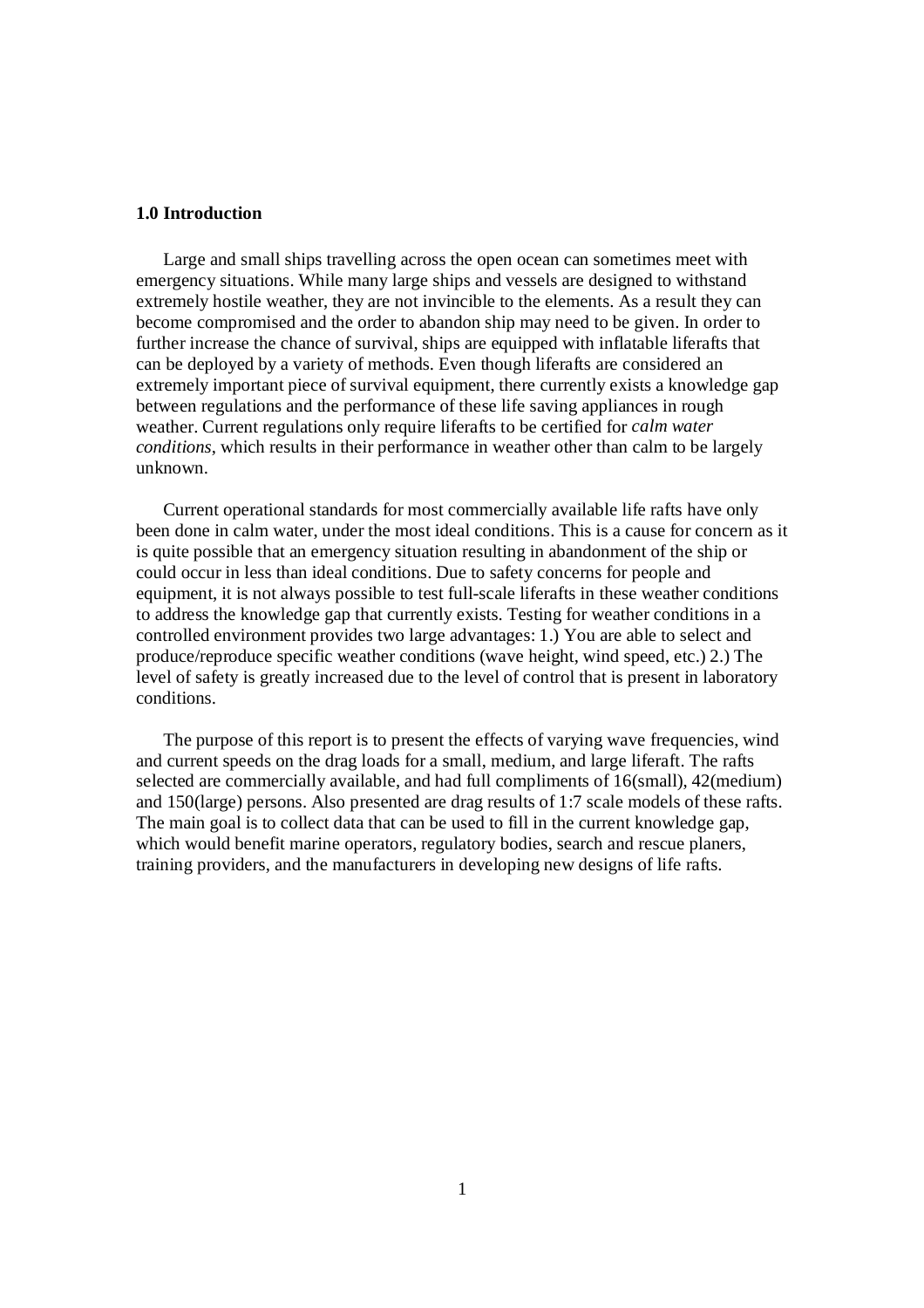### **2.0 Project Objectives and Scope**

The overall objectivess of this experimental study are to examine the effects of varying wave frequencies, wind, and current speeds on the drag forces of full and model scale life rafts. Listed below are the specific objectives tested for:

- 1. Examine the effects of varying wave frequencies on drag force of a 16, 42, and 150-person life raft at both full and 1:7 model scale.
- 2. Examine the effects of varying wind speeds on drag force of a 16, 42, and 150-person life raft at both full and 1:7 model scale.
- 3. Examine the effect of current speed on drag forces of a 16, 42, and 150-person life raft; both full and 1:7 model scale.

The present series of tests were conducted on commercially available, typical SOLAS approved 16, 42, and 150-person life rafts. Custom fabricated 1:7 models of the full scale life rafts were tested as well. The tests were carried out in uni-directional waves, wind, and current in the Offshore Engineering Basin (OEB) at the Institute for Ocean Technology (IOT).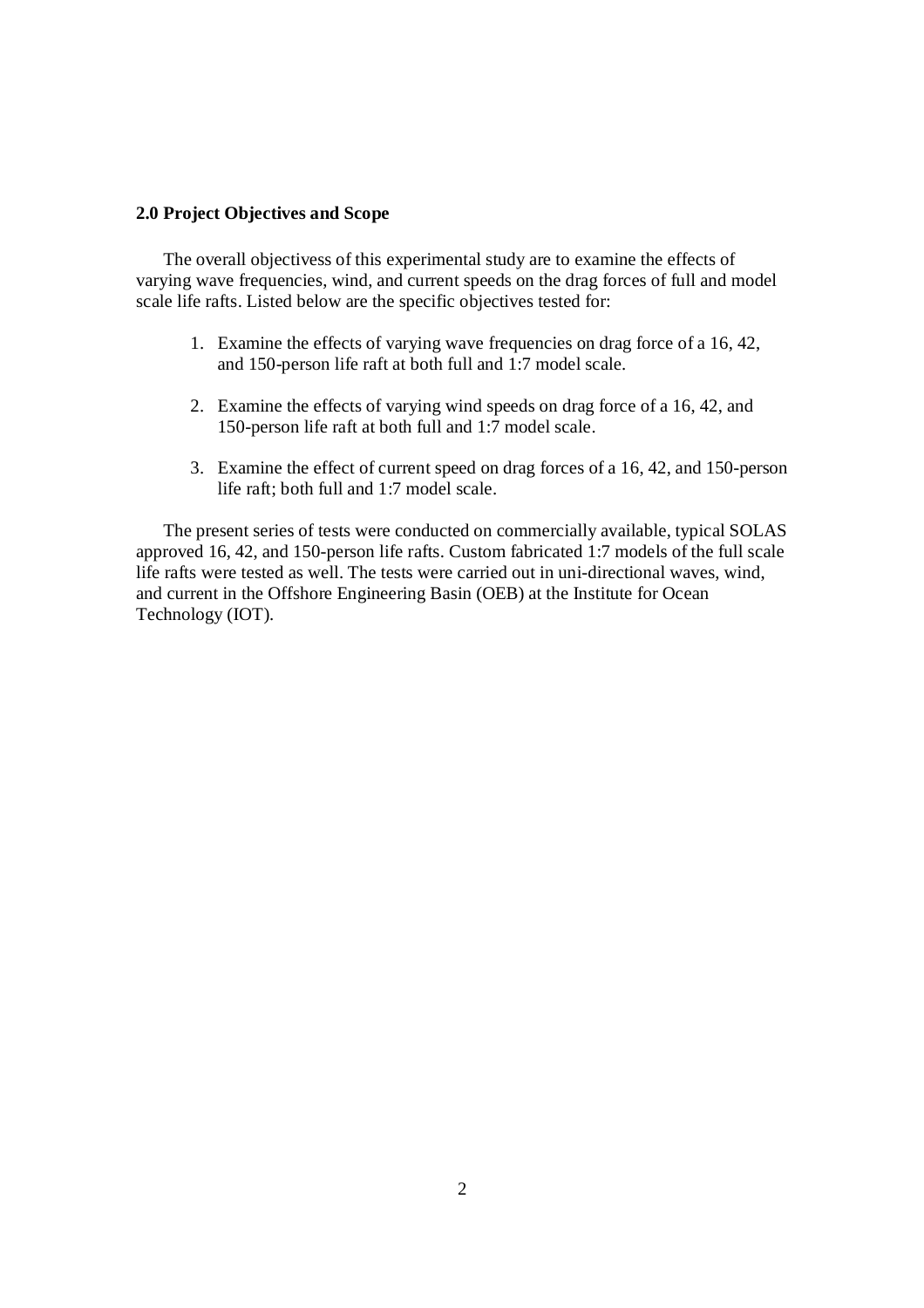## **3.0 Test Program and Test Setup**

#### **3.1 Test Facility**

The test program was conducted in the Offshore Engineering Basin (OEB) facility located at the Institute for Ocean Technology (IOT). The OEB is a rectangular tank 75m in length, 32m in width, and 3m deep. On the west and south walls of the OEB are 168 individual, hydraulically actuated wave makers capable of generating regular waves with a maximum height of 0.8m. A bank of 12 wind fans are capable of being mounted in the OEB that can generate wind speeds of up to  $12 \text{ m} \cdot \text{s}^{-1}$  at a distance of 10m from the fans. Current is generated in the OEB by recirculating water. The bow thrusters push water in channels under the basin floor and re-circulate it..





#### **3.2 Full Scale Life Rafts**

Commercially available SOLAS approved 16, 42, and 150 person life rafts were used. The liferafts were all ballasted to 75% of the total capacity, assuming 75 kg occupants. This resulted in 900 kg of ballast being added to the 16 person raft, 2362 kg to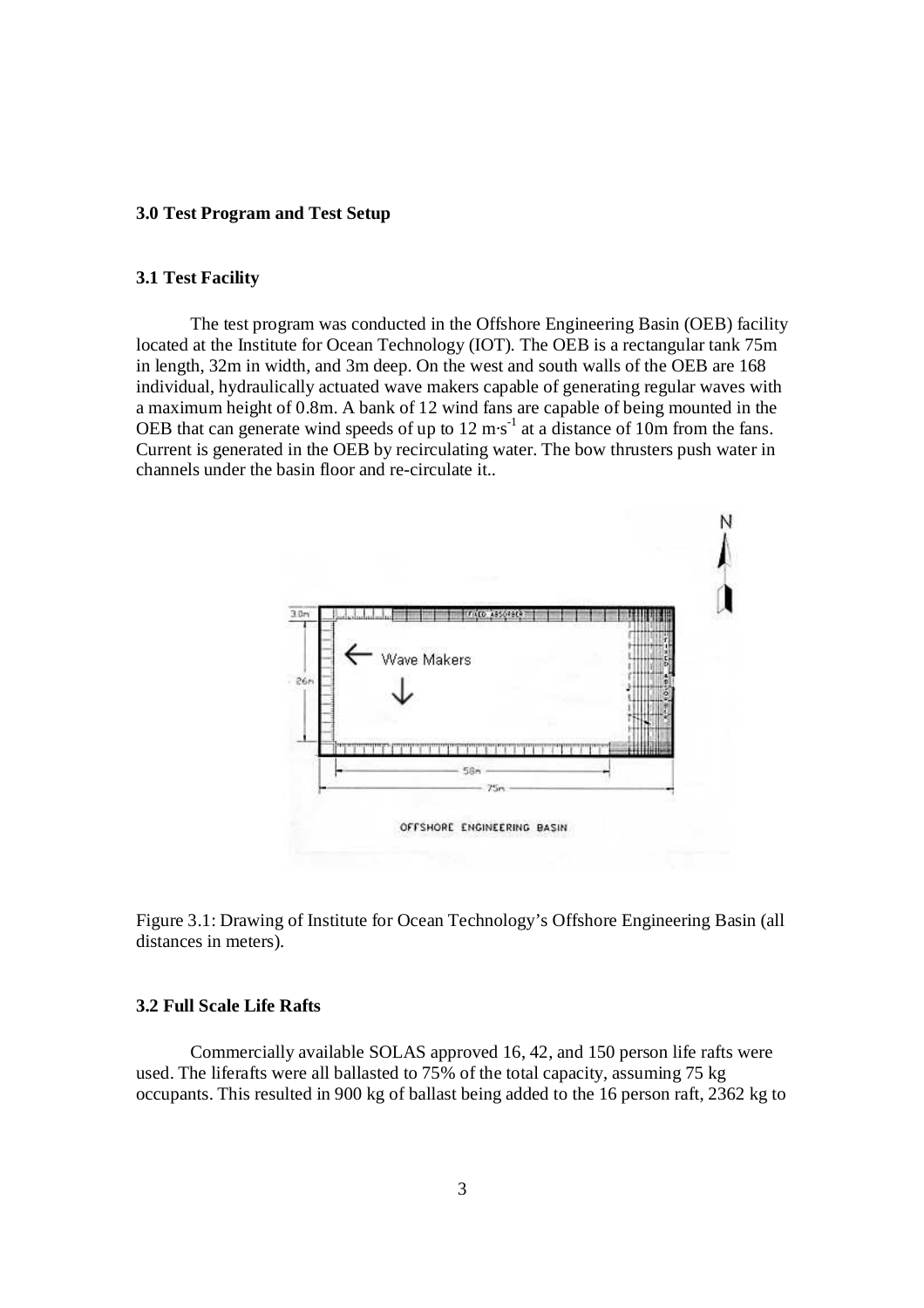the 42 person raft, and 8437kg to the 150 person life raft. Flexible 200 litre water tanks were filled with fresh water to act as ballast for the life rafts.



Figure 3.2: 16 person raft.



Figure 3.3: 42 person raft.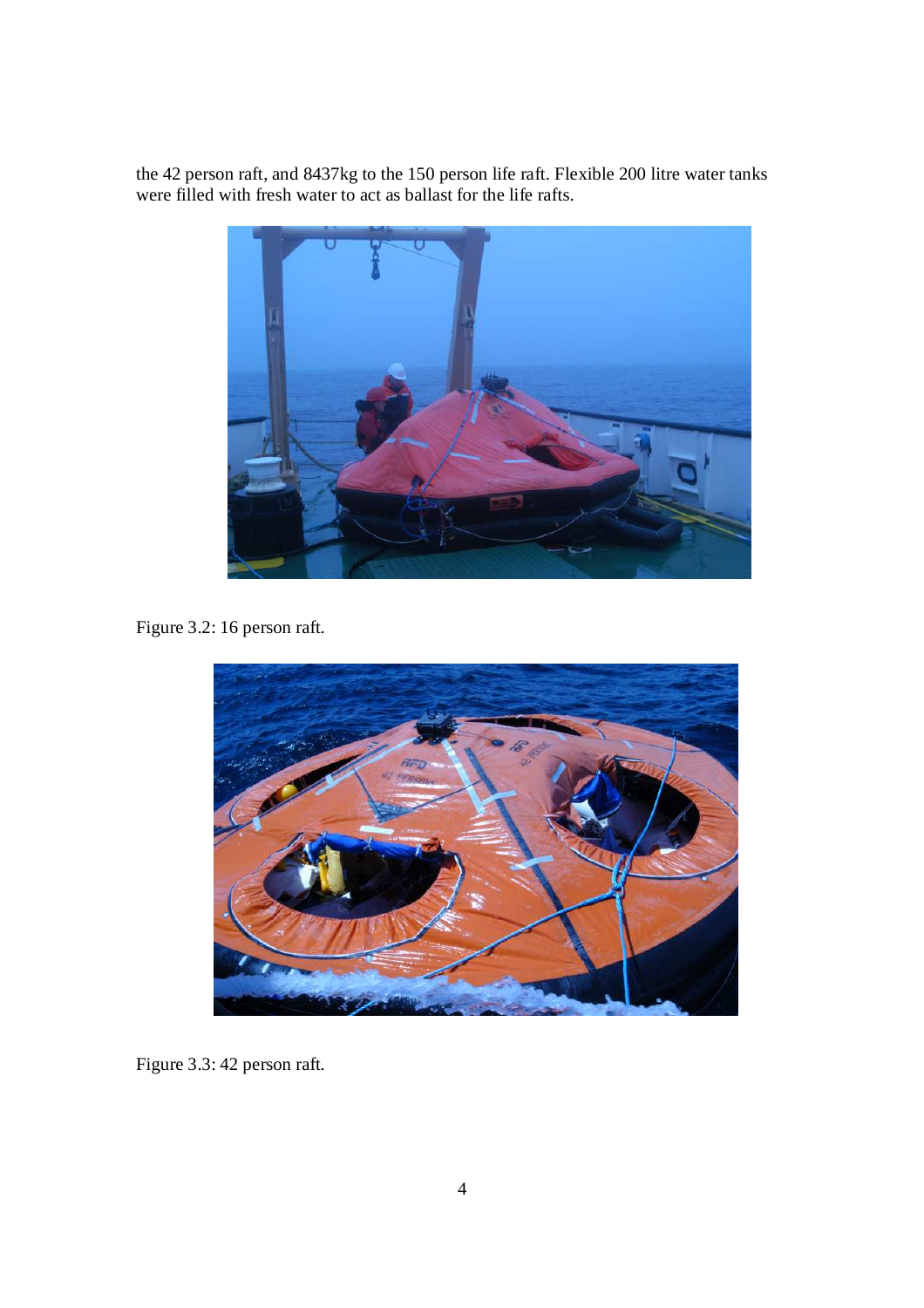

Figure 3.4: 150 person raft.

## **3.3 Model Scale Life Rafts**

IOT model life rafts IOT 721, IOT 722, and IOT 723 were fabricated to represent a 1:7 scale model of a 16, 42, and 150 person liferafts, respectively. The model life rafts were ballasted with enough weight to scale correctly to their 75% full counterparts. Small lead weights weighing ~142 grams were used to ballast the 16 and 42 person rafts, while in the 150 person raft, ~240g weights were used.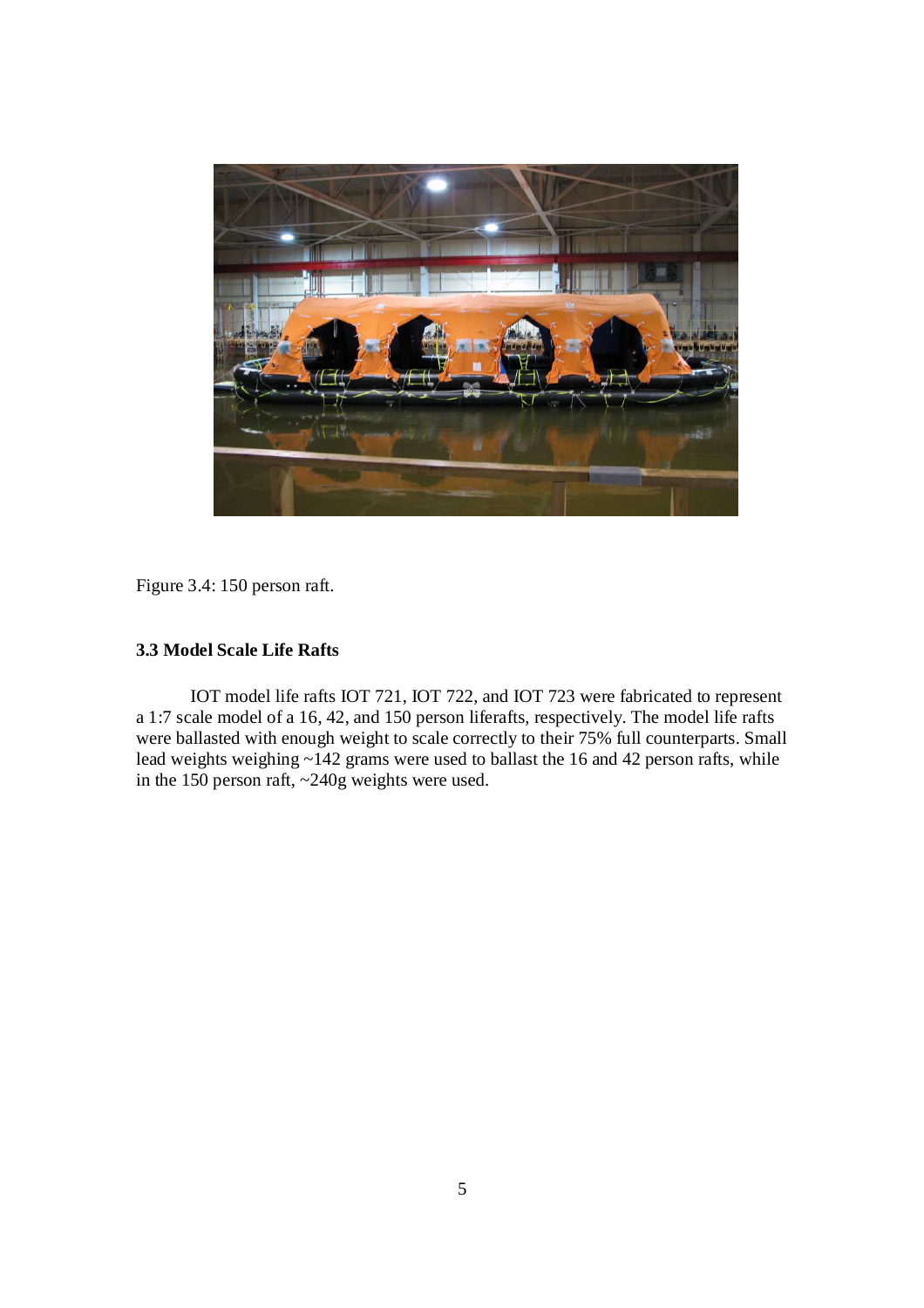

Figure 3.5: Model IOT 721 of a 16 person life raft.



Figure 3.6: Model IOT 722 of a 42 person life raft.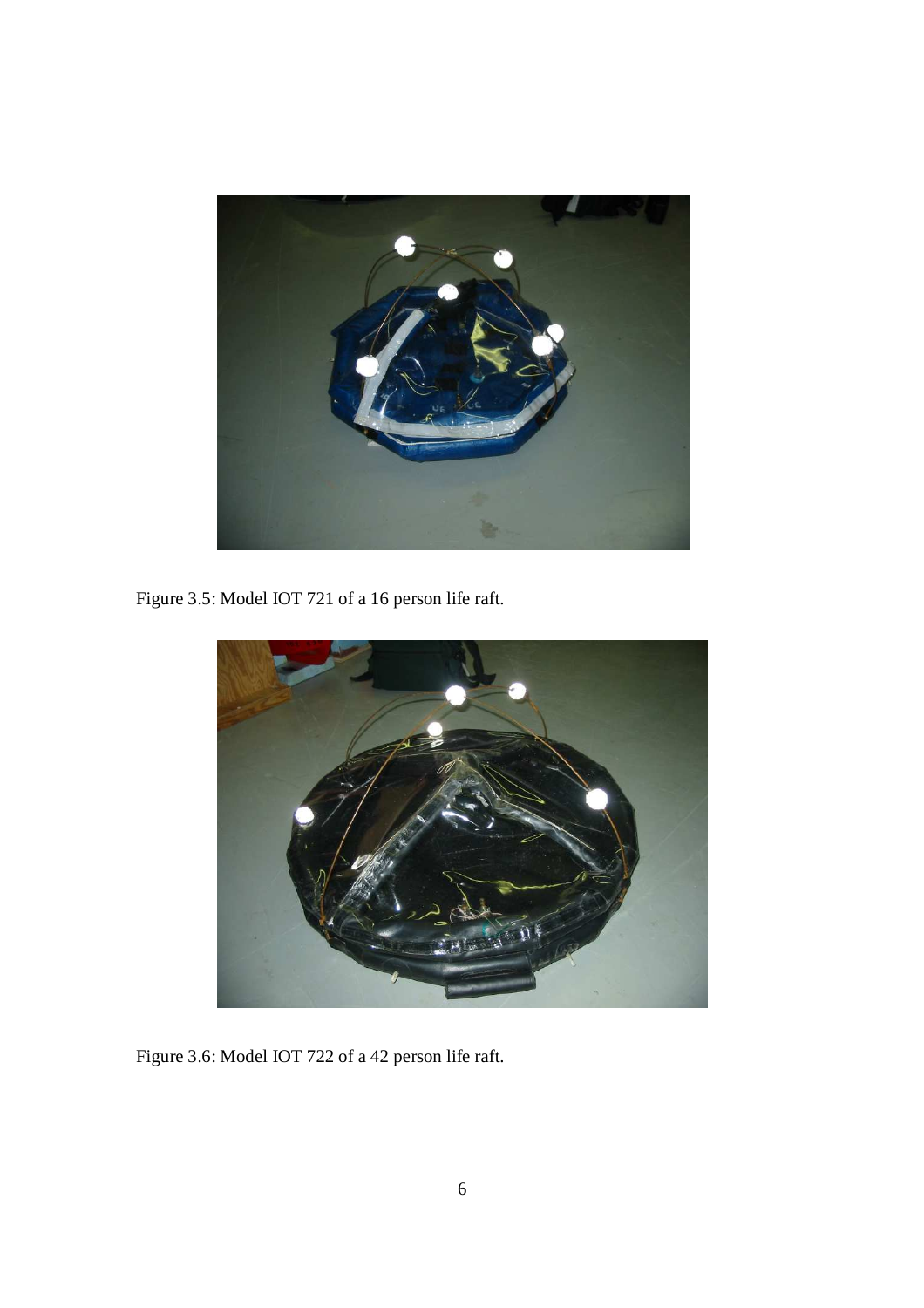

Figure 3.7: Model IOT 723 of a 150 person life raft.

| Table 3.1: Cross sectional areas (values are in $m2$ ) of the liferafts. |  |  |  |  |
|--------------------------------------------------------------------------|--|--|--|--|
|                                                                          |  |  |  |  |

|                       | <b>150 Person -</b><br><b>Beam</b> |                              | 150 Person -<br><b>Head</b> |                              | 42 Person                   |                              |                      | <b>16 Person</b>             |
|-----------------------|------------------------------------|------------------------------|-----------------------------|------------------------------|-----------------------------|------------------------------|----------------------|------------------------------|
|                       | Full<br><b>Scale</b>               | <b>Model</b><br><b>Scale</b> | <b>Full</b><br><b>Scale</b> | <b>Model</b><br><b>Scale</b> | <b>Full</b><br><b>Scale</b> | <b>Model</b><br><b>Scale</b> | Full<br><b>Scale</b> | <b>Model</b><br><b>Scale</b> |
| Above<br>Water        | 28.16                              | 0.57                         | 10.72                       | 0.17                         | 4.61                        | 0.10                         | 2.1                  | 0.04                         |
| <b>Below</b><br>Water | 2.63                               | 0.05                         | 0.88                        | 0.02                         | 0.10                        | 0.002                        | 1.03                 | 0.02                         |

## **3.4 Wind**

Two banks of six analog controlled fans mounted side-by-side generated wind. The centers of the fans were positioned 1.65m above the surface of the water. Each fan is powered by a DC motor and has a diameter of 530mm. Mounted on the fans are horizontal louvers that allowed the wind flow to be directed upward or downward. The louvers were positioned at an angle of 20<sup>°</sup> down from the horizontal plane. The fans were controlled by an operator in the main control room of the OEB (the fans could be set to produce wind speeds up over  $8 \text{ m} \cdot \text{s}^{-1}$ .)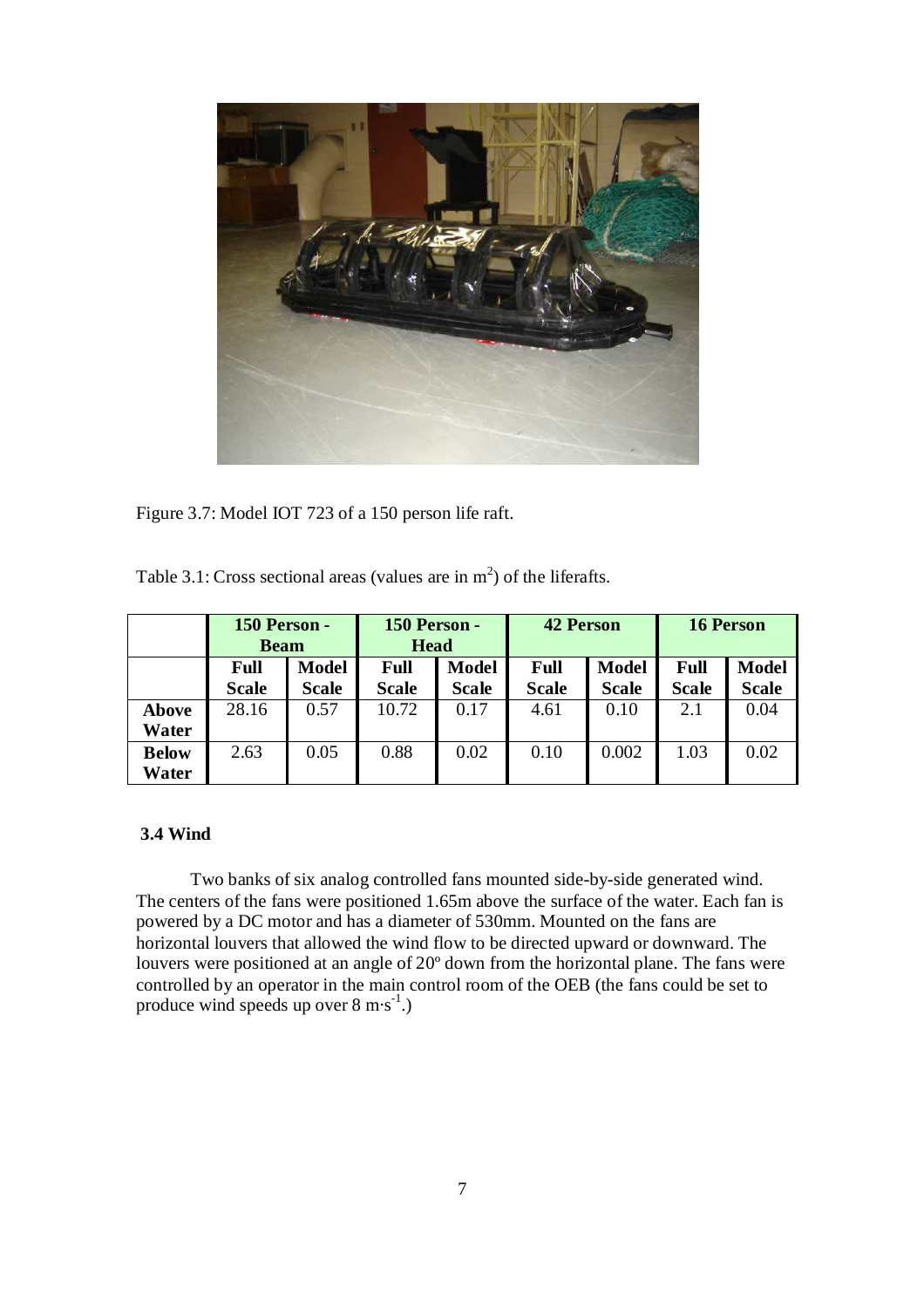

Figure 3.8: Wind fans mounted in the Offshore Engineering Basin.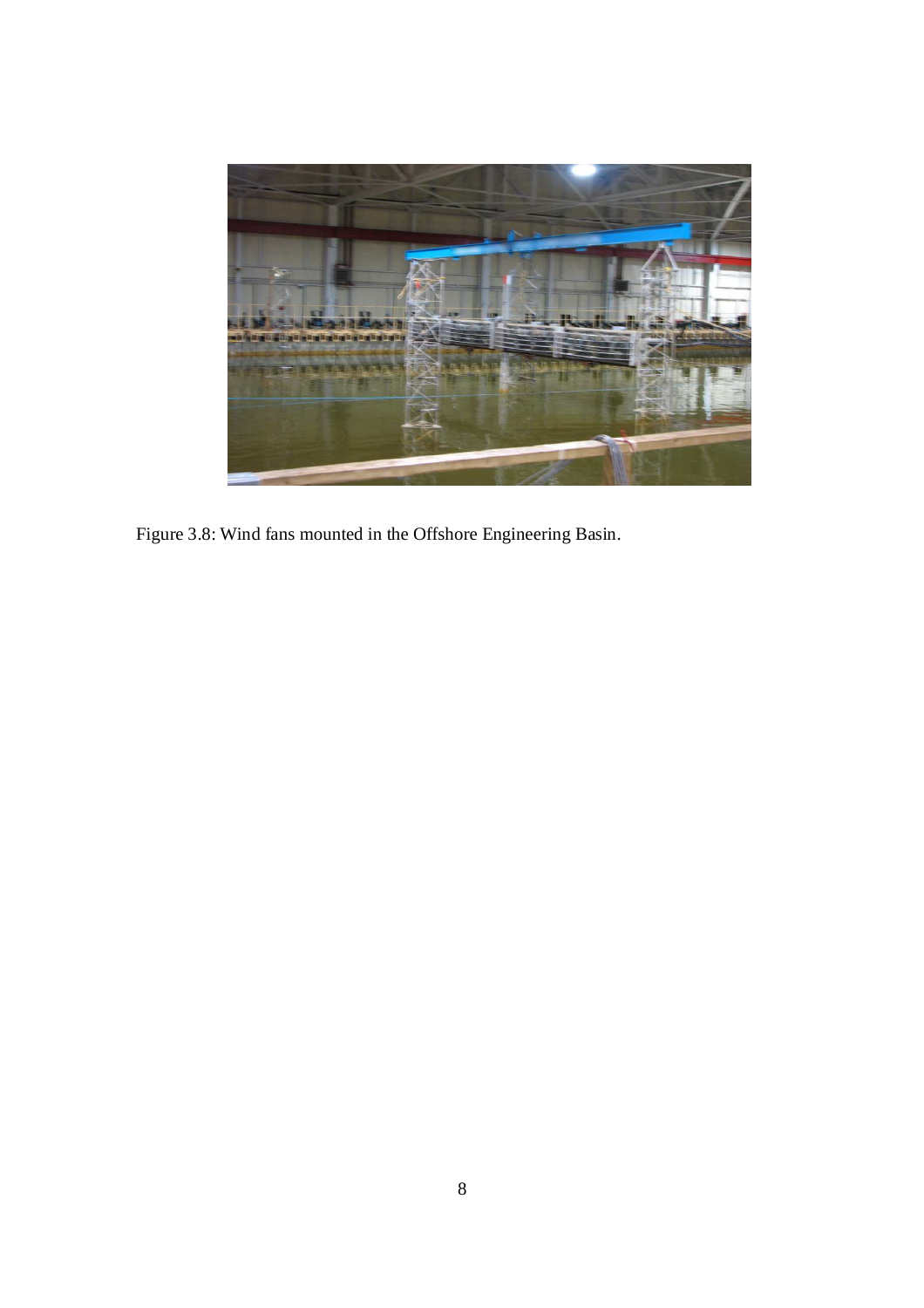# **4.0 Instrumentation**

# **4.1 Data Acquisition**

 A single data acquisition system was used in this test program. All signals were acquired by GDAC (GEDAP (Generalized Experimental Control and Data Acquisition Package) Data Acquisition and Control) client-server acquisition system. The following table shows the list of signals collected during the test program:

Table 4.1: Signal acquisition during the test program.

| <b>Signal</b>        | <b>Instrumentation</b>  | <b>Sample Rate</b> |  |
|----------------------|-------------------------|--------------------|--|
| Tow Force            | Load Cell               | 50 Hz              |  |
| <b>Wave Probe</b>    | Capacitance Wave Probe  | 50 Hz              |  |
|                      | (x2)                    |                    |  |
| Wind Speed           | Wind anemometers $(x6)$ | 50 Hz              |  |
| Wind Drive           | Volt meter              | 50 Hz              |  |
| <b>Current Speed</b> | <b>Current Probe</b>    | 50 Hz              |  |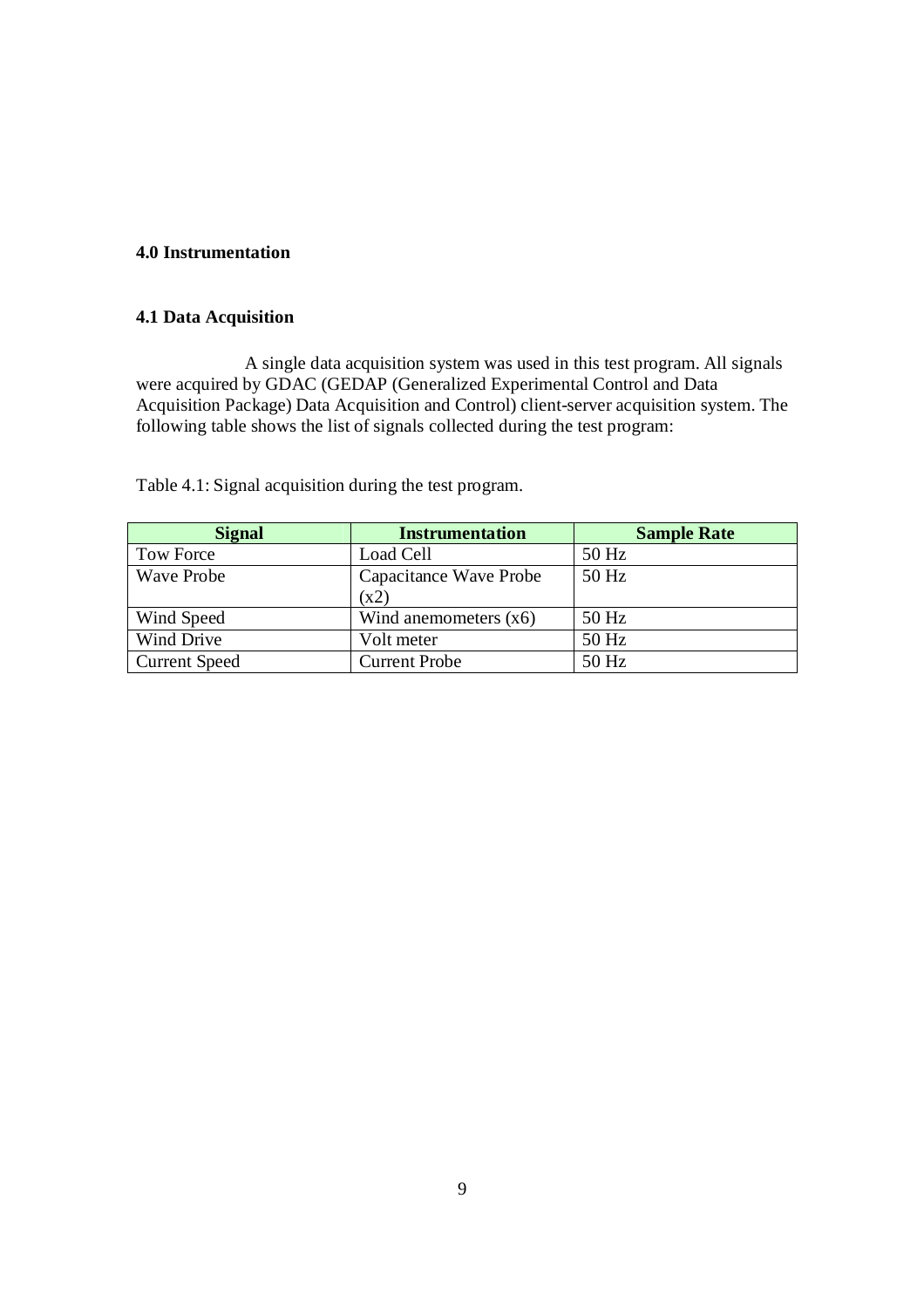## **5.0 Test Program**

The test program was divided into three main components:

- 1. Measuring the drag loads generated on both the full and model scale life rafts by waves of varying frequencies.
- 2. Measuring the drag loads generated on both the full and model scale life rafts by varying wind.
- 3. Measuring the drag loads generated on both the full and model scale life rafts by current.

Listed in the table below are the wave frequencies tested for each full scale raft:

| Raft     | <b>Full Scale</b> |                    | <b>Model Scale</b> |                    |  |
|----------|-------------------|--------------------|--------------------|--------------------|--|
|          | <b>Wave</b>       | <b>Wave Height</b> | <b>Wave</b>        | <b>Wave Height</b> |  |
|          | <b>Frequency</b>  | (m)                | <b>Frequency</b>   | (m)                |  |
|          | (Hz)              |                    | (Hz)               |                    |  |
| 16       | 0.36              | 0.8                | 0.94               | 0.12               |  |
|          | 0.39              | 0.69               | 1.01               | 0.10               |  |
|          | 0.42              | 0.60               | 1.08               | 0.09               |  |
|          | 0.45              | 0.52               | 1.15               | 0.08               |  |
|          | 0.47              | 0.47               | 1.22               | 0.07               |  |
|          | 0.50              | 0.41               | 1.30               | 0.06               |  |
| 42       | 0.37              | 0.77               | 0.97               | 0.11               |  |
|          | 0.39              | 0.68               | 1.03               | 0.10               |  |
|          | 0.41              | 0.61               | 1.09               | 0.09               |  |
|          | 0.43              | 0.55               | 1.14               | 0.08               |  |
|          | 0.45              | 0.50               | 1.20               | 0.07               |  |
| 150 Head | 0.37              | 0.78               | 0.97               | 0.11               |  |
|          | 0.38              | 0.73               | 1.00               | 0.10               |  |
|          | 0.39              | 0.68               | 1.03               | 0.10               |  |
|          | 0.40              | 0.64               | 1.06               | 0.09               |  |
|          | 0.41              | 0.61               | 1.10               | 0.09               |  |
| 150 Beam | 0.37              | 0.77               | 0.97               | 0.11               |  |
|          | 0.39              | 0.68               | 1.03               | 0.10               |  |
|          | 0.41              | 0.61               | 1.09               | 0.09               |  |
|          | 0.43              | 0.55               | 1.14               | 0.08               |  |
|          | 0.45              | 0.50               | 1.20               | 0.07               |  |

Table 5.1: Wave frequencies used for the rafts.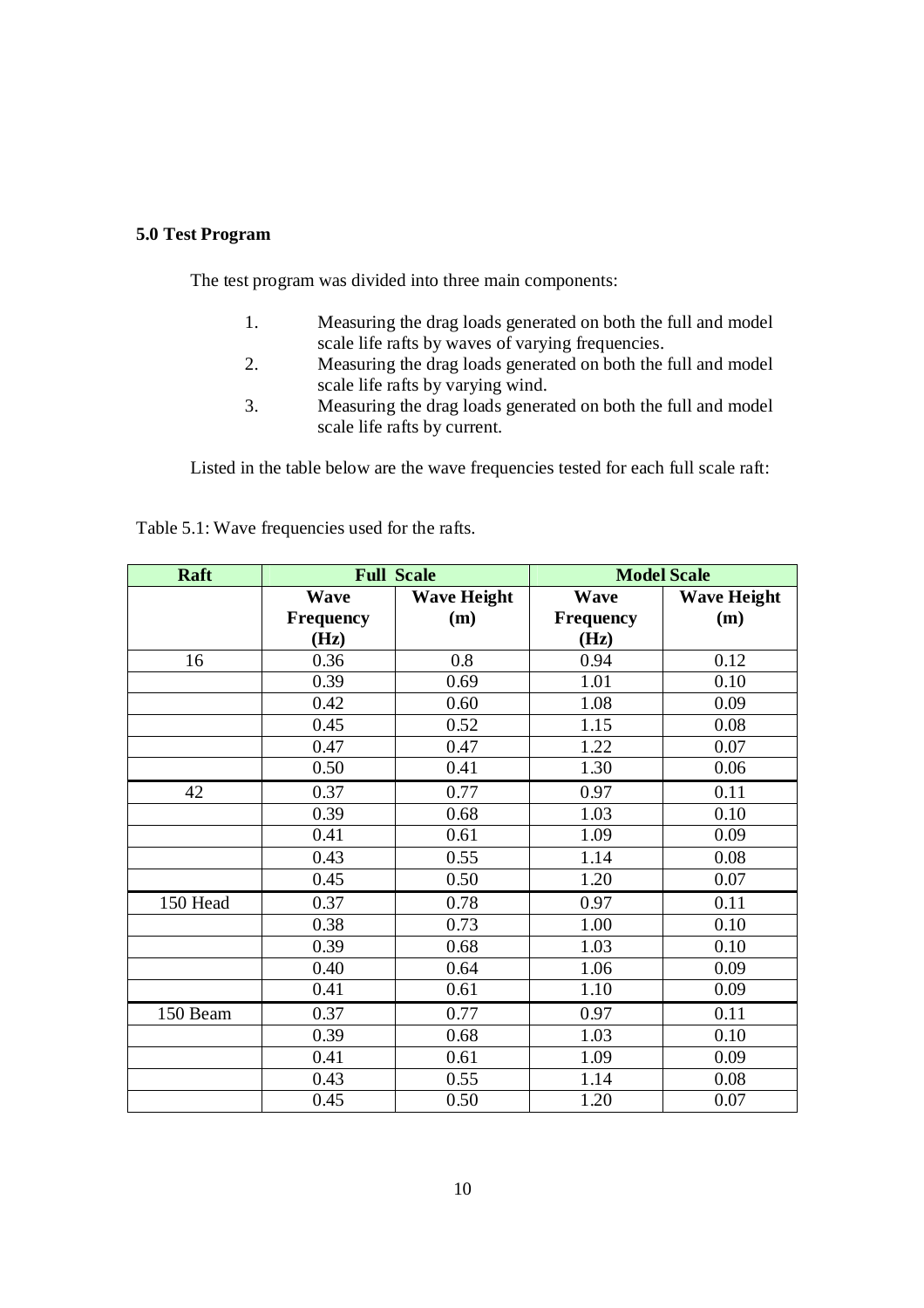| Raft     | Wind Speed $(m\cdot s^{-1})$          | Current Speed $(m\cdot s^{-1})$ |                    |  |
|----------|---------------------------------------|---------------------------------|--------------------|--|
|          | <b>Full and Model</b><br><b>Scale</b> | <b>Full Scale</b>               | <b>Model Scale</b> |  |
| 16       | 5,6,7,8,9,10                          | 0.155                           | 0.078              |  |
|          | 5,6,7,8,9,10                          | 0.114                           | 0.072              |  |
| 150 Head | 5,6,7,8,9,10                          | 0.165                           | 0.074              |  |
| 150 Beam | 5,6,7,8,9,10                          | 0.127                           | 0.082              |  |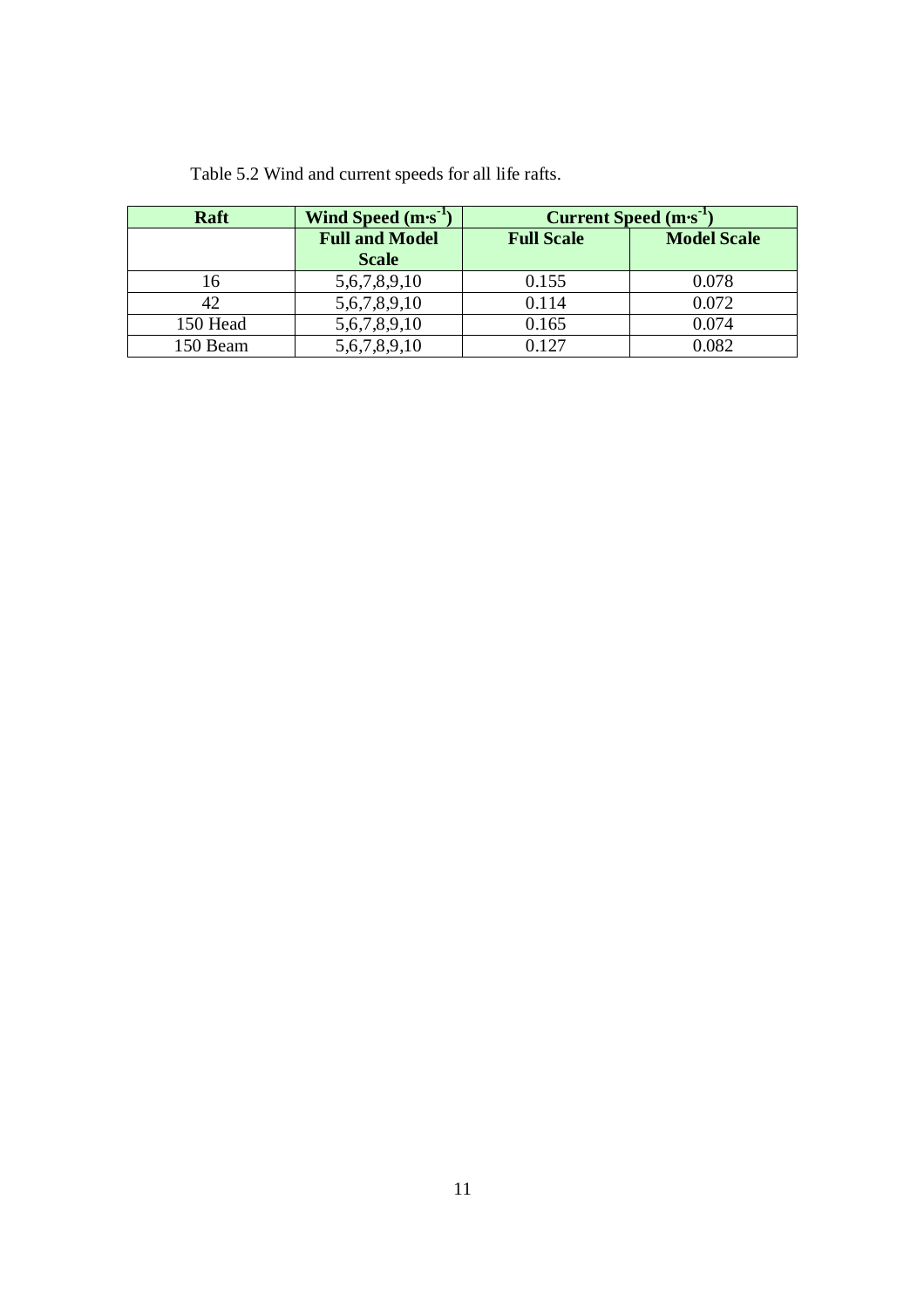#### **5.1 Test Methodology**

After the completion of the standard Institute for Ocean Technology wind, wave, and current calibration procedures, the investigation of the performance of the life rafts began.

Testing began with the model scale life rafts. Prior to the liferafts entering the water, they were ballasted to 75% of full compliment and all inflatable chambers were inflated to 10.3 kpa pressure. The raft was connected to a 222N load cell with a line attached to its tow point. A tag line was attached to the aft end of the life raft to prevent the liferaft from drifting forward after the run was completed.

Two wave probes were utilized, located at a fixed position, approximately 12.86m forward of the wind fans to measure upstream waves, and another mounted in line with the model to measure encounter waves. Two arrays of 3 wind anemometers were mounted on the other side of the life raft to measure wind speeds.

The wave tests consisted of 5 different wave frequencies, of 2 minutes in duration each. After each run, there was a 10-15 minute wait period before the next one to allow the tank to settle between runs.

The wind speed test consisted of multiple speeds acquired in a single run. The operator would start at the lowest wind speed and step through the different speeds at 30 second intervals.

A single current speed of  $\sim 0.1 \text{m} \cdot \text{s}^{-1}$  was used in the program. The OEB operator would set the above speed using the current control equipment. A wait period of 2 hours was used in order to ensure that the current speed was stable and remained constant. The model life rafts were then tested one after the other while the current remained steady in the OEB.

Testing of the full-scale life rafts was done in a similar method as the models. The rafts were evenly ballasted to a weight equivalent to 75% of the maximum passenger capacity (assuming 75kg people) using flexible water tanks filled with fresh water. All tubes in the liferafts were inflated to their blow off pressure of 20.67 kpa. Once the rafts were inflated, they were ballasted and then connected to a towline that attached to a load cell, anchored to the OEB's west wall. For the 16 and 42 person life rafts, a 11,100 N load cell was used; for the 150-person life raft a 22,200 N one was used.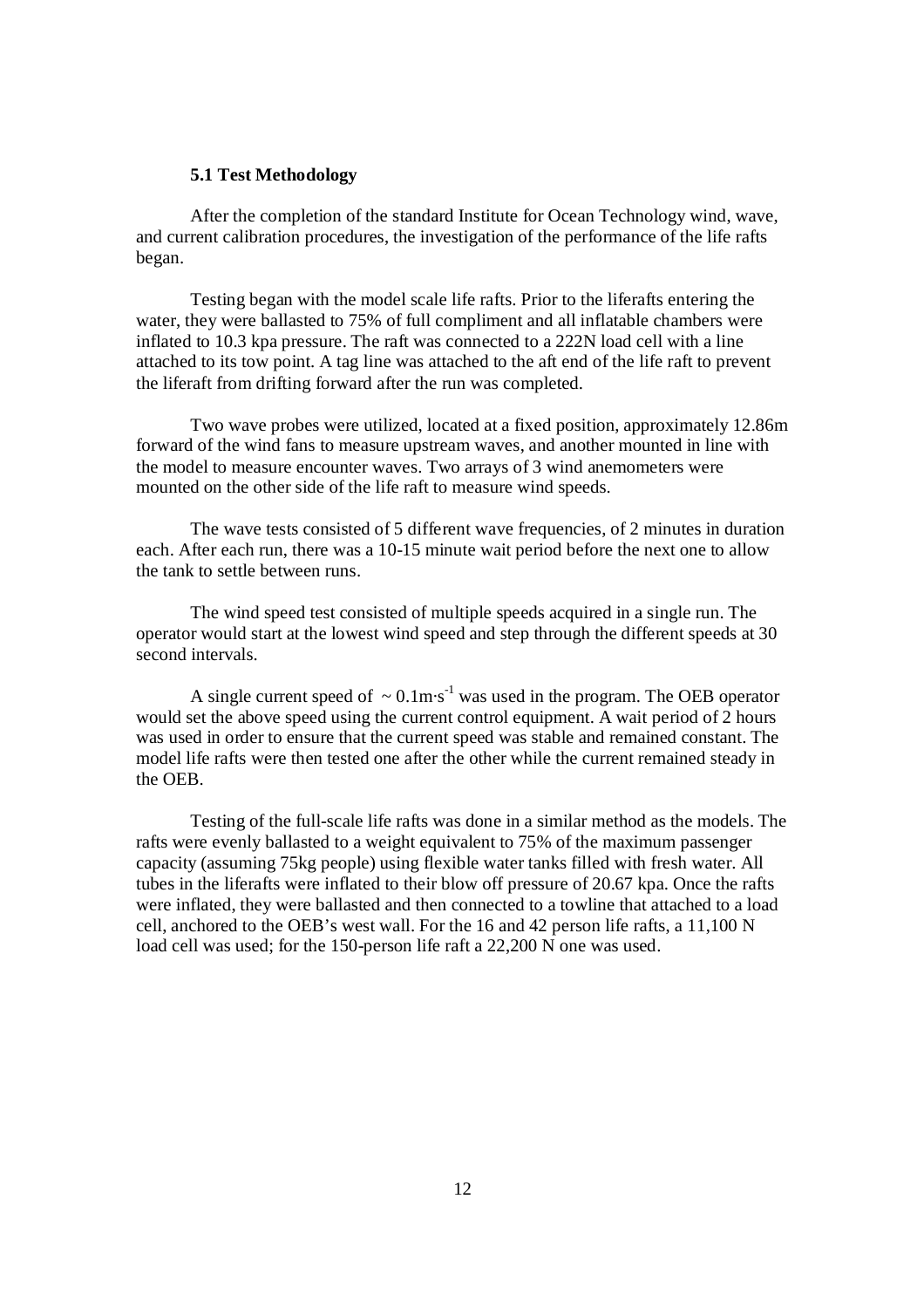

Figure 5.1: OEB setup (150 person model scale life raft pictured).



Figure 5.2: Overhead view of OEB setup (150 person model scale life raft pictured)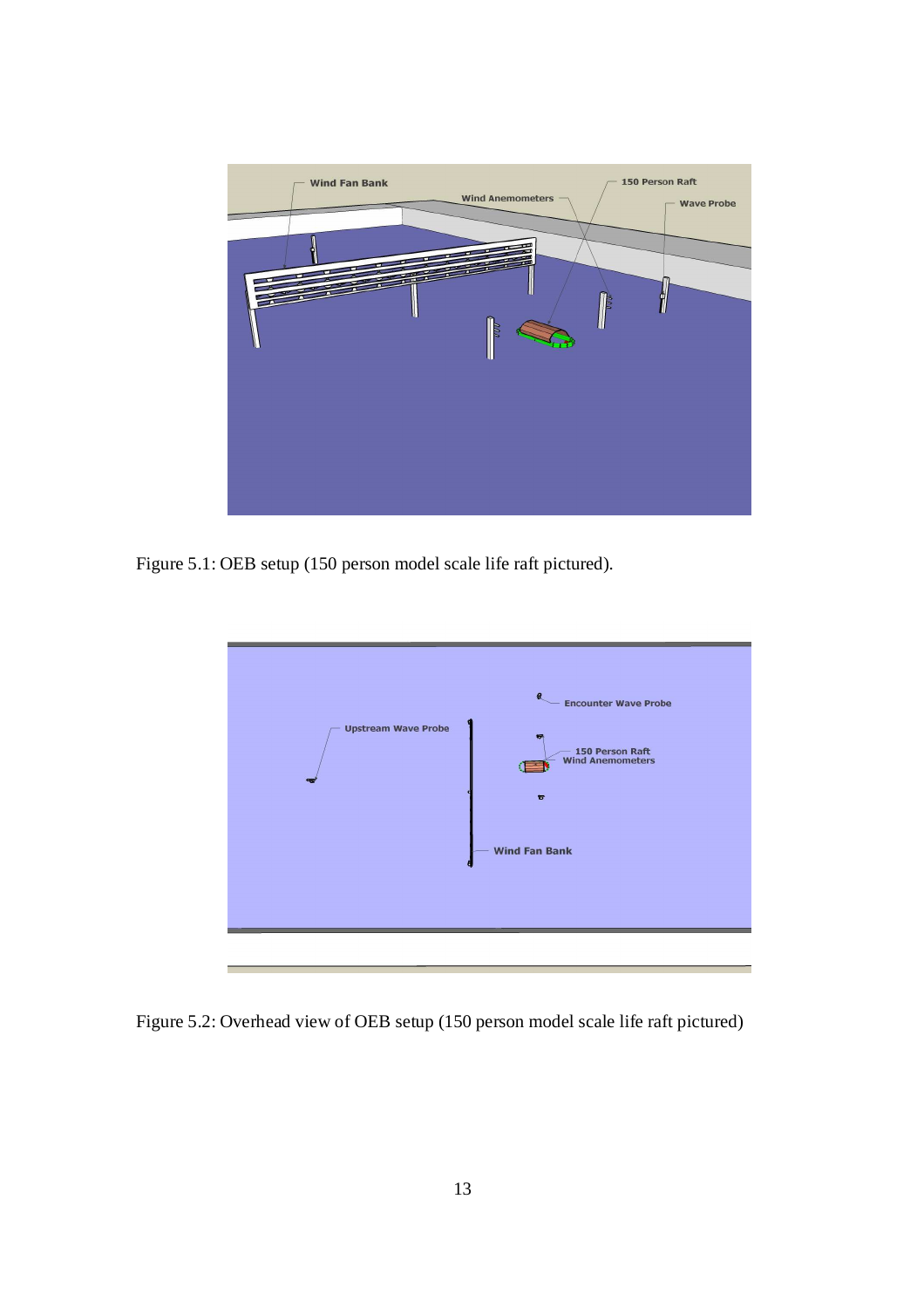## **6.0 Results and Discussion**

# **6.1 Wave Frequencies**

The following figures show the effects of the varying wave frequencies on both the model and full scale life rafts:



 Figure 6.1: Mean tow force plus 2 standard deviations for full scale life rafts across varying wave frequencies.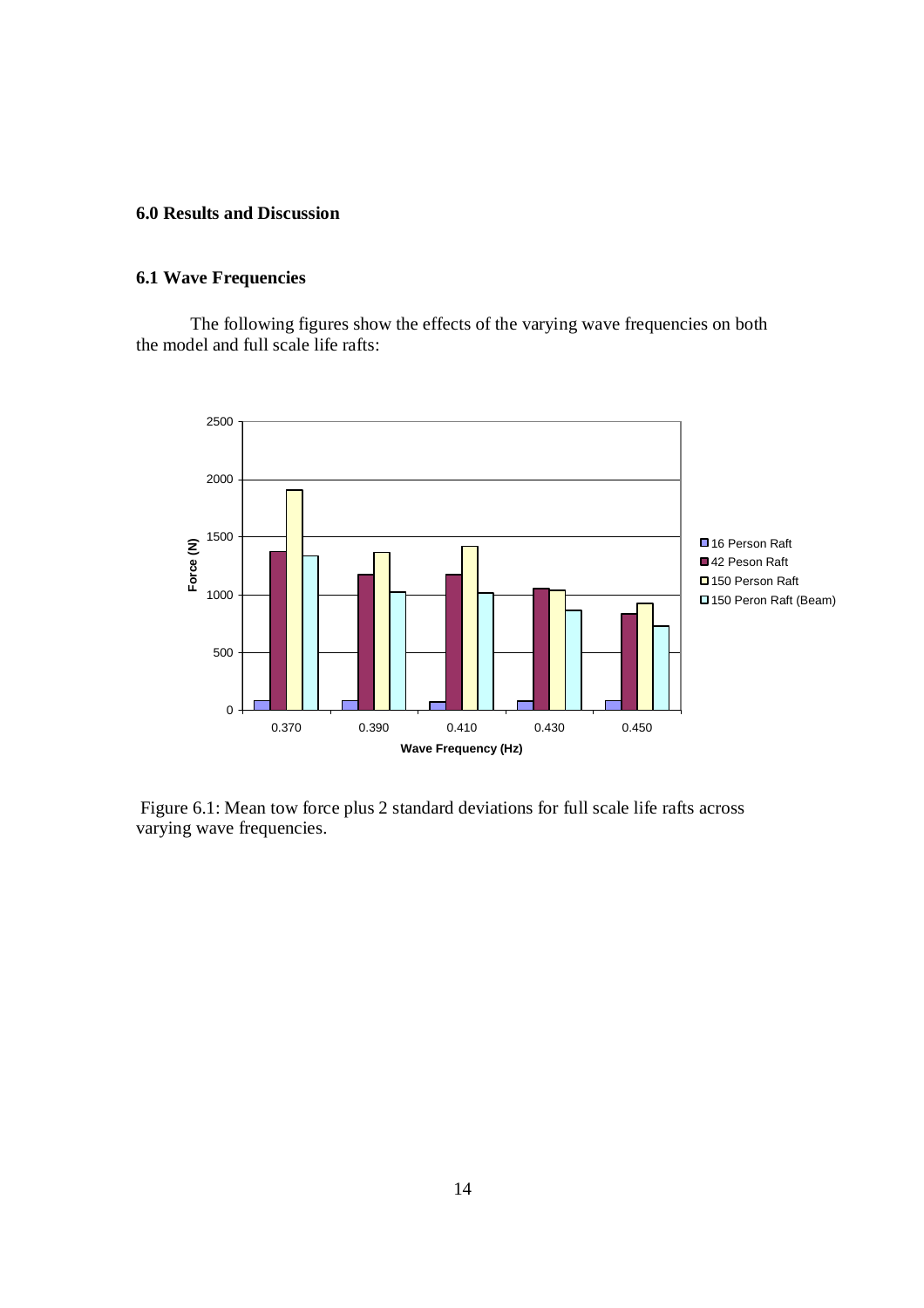

Figure 6.2: Mean tow force plus 2 standard deviations for model scale life rafts across varying wave frequencies

 For the full scale life rafts, increasing the wave frequency results in a decreasing drag force. As expected, the 16 person raft generated the lowest drag force and the 150 person raft the greatest. The 16 person raft generated forces of about 83 N at the lowest wave frequency and 68 N of force at the highest. There is a large increase in drag force for the 42 person raft compared to the 16. The 42 person raft generated 1377 N of force at the lowest wave frequency, and 834 N at the highest wave frequency. The full scale 150 person raft generated the greatest tow force values for all the full scale life rafts. At the lowest wave frequency it generated 1909 N of force; at the highest wave frequency it produced only 927 N of force. When the 150 person raft was turned beam on to the wave direction, it resulted in a decrease in tow forces measured. At the lowest wave frequency, it generated 571 N less than when it was head on to the waves. At the highest wave frequency it generated  $\sim 200$  N of force less than when it was turned head on into the wave field.

 Similar results are seen with the model scale life rafts compared to their larger counterparts. The model 16 person life raft generated the lowest tow loads for all the rafts, producing only 0.62 N of force at the lowest wave frequency, and 0.78 N of force at the highest one. An opposite trend is seen with the model 42-person raft. The raft generated one of its lowest tow loads, 0.87 N, at the lowest wave frequency and generated its largest tow loads, 1.914 N, at the highest wave frequency. The model 150 person raft follows the same trend as seen with the full scale version. The rafts highest tow loads were generated at the lowest wave frequency, 5.82 N, while a drag force of 3.44 N was measured at the highest wave frequency. When the model scale 150 person raft was turned beam on to the waves, it produces a different trend in tow force values across wave frequencies compared to the full scale version. The lowest drag force was at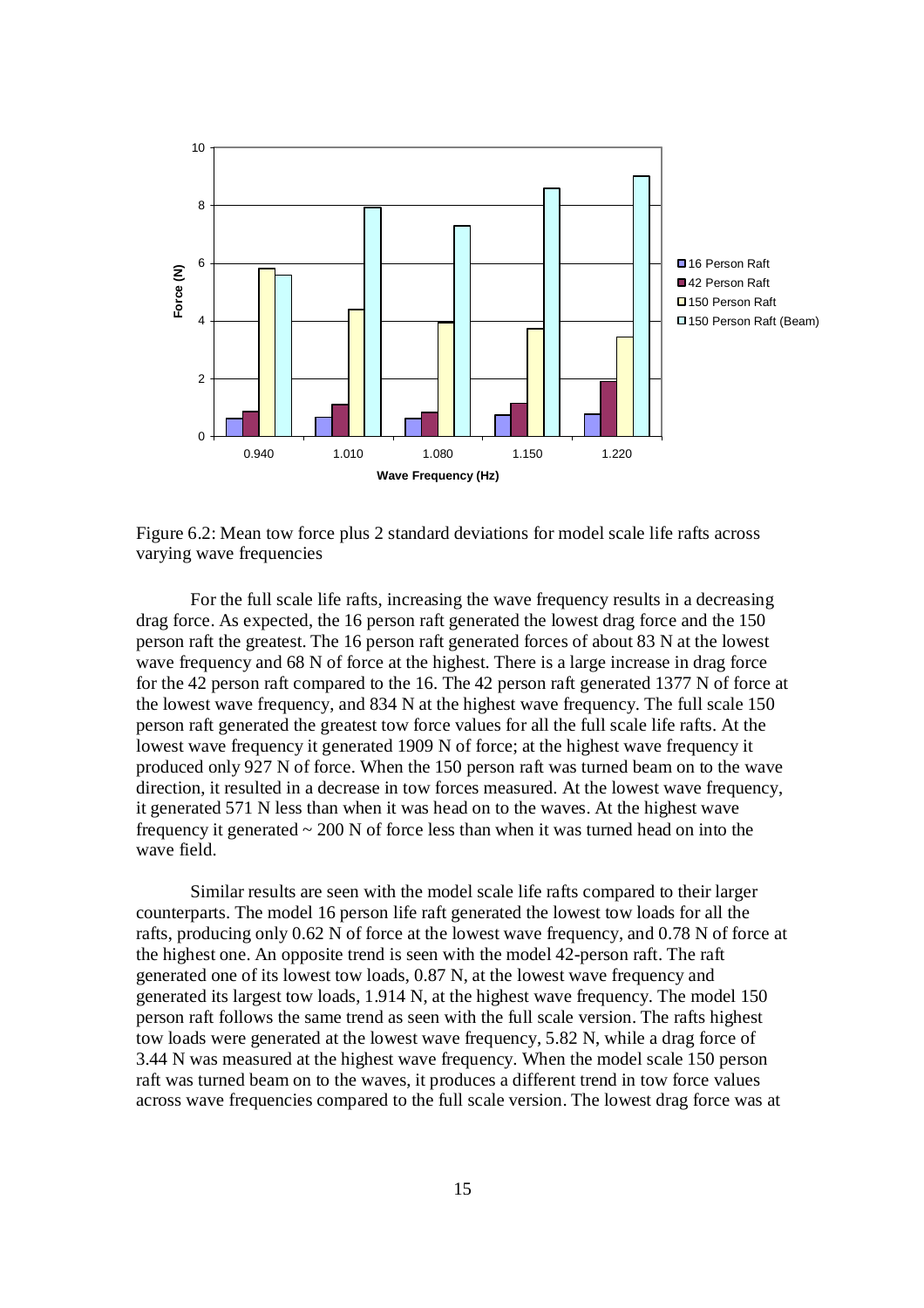the lowest wave frequency, 5.58 N, while the greatest drag force was at the highest wave frequency. At the highest wave frequency, the drag force was 9.00 N.

 The small differences observed in the tow force values of the model scale life rafts  $(< 1$  N) may be the result of experimental uncertainty, and may not be accurate. The loads reported were for the lower ranges of the load cells, which may not be able to resolve the actual force for such small values. This may possibly explain why the model scale 42 person life raft did not follow the same trend of lower wave frequencies generating higher tow loads as its full scale counterpart did.

### **6.2 Wind**

All rafts were tested in varying wind speeds while anchored on the towline and their mean drag recorded. All the wind speeds were tested in the one run, with each individual speed lasting  $\sim$  30 seconds in duration. The results for the full scale rafts are split into two separate graphs since the 150 person raft was tested at a later date than the 16 and 42 person rafts. As a result, the measured wind speeds were of a different value for the 150 as compared to the 16 and 42 person life rafts. Due to low variations in the tow force measured, the tow force for the following graphs is reported with just the mean values.



Figure 6.3: Mean tow loads for the full scale 16 and 42 person life rafts across varying wind speeds.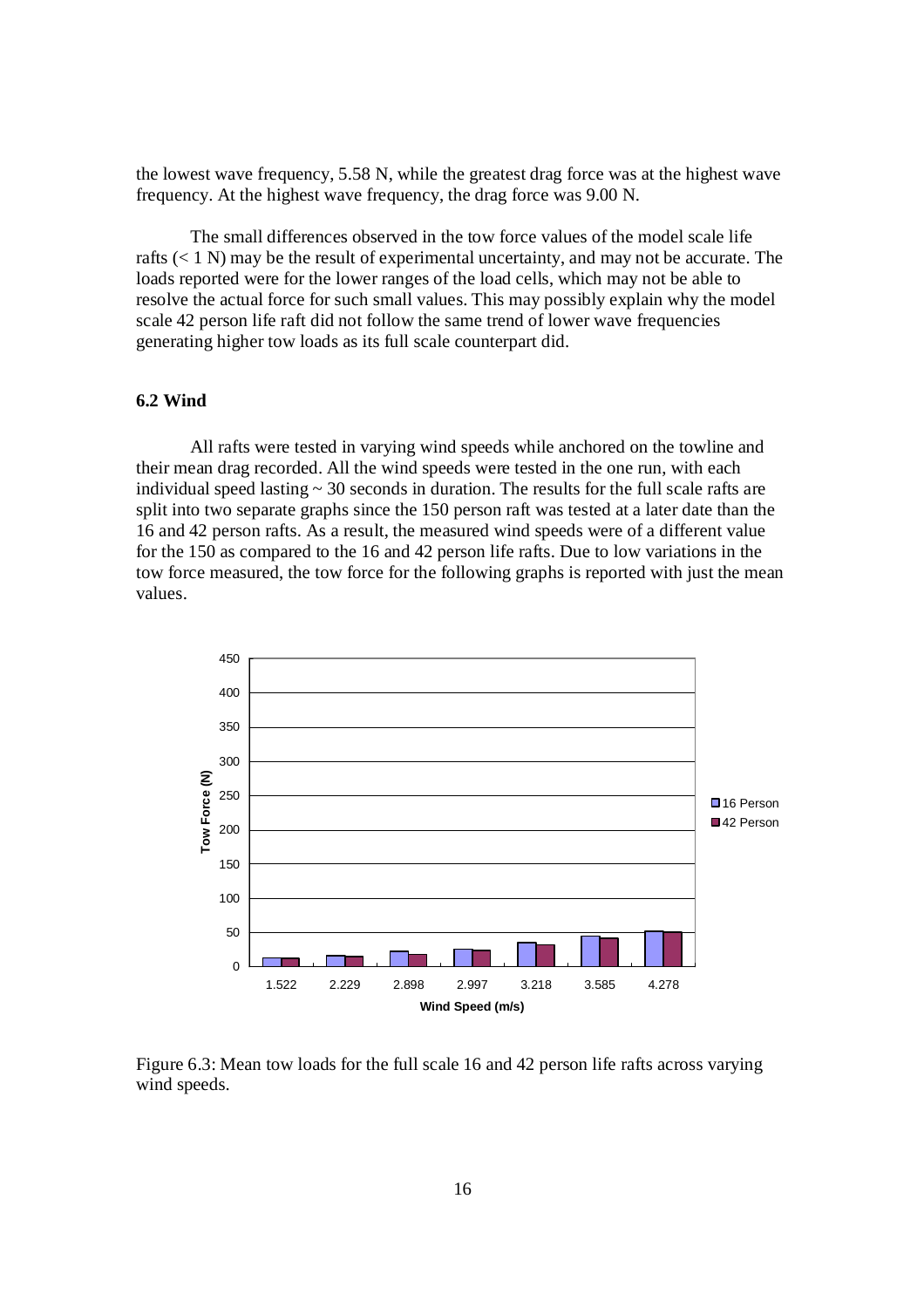

Figure 6.4: Mean tow loads for the full scale 150 person life raft, head and beam on to the wind field, across varying wind speeds



Figure 6.5: Mean tow loads for the model scale rafts across varying wind speeds.

The trend seen for the full scale life rafts is that as the wind speed increase, the measured tow force is greater. Even though the 42 person raft has a greater mass than the 16 person raft, the latter still generated slightly higher tow loads. The 150 person raft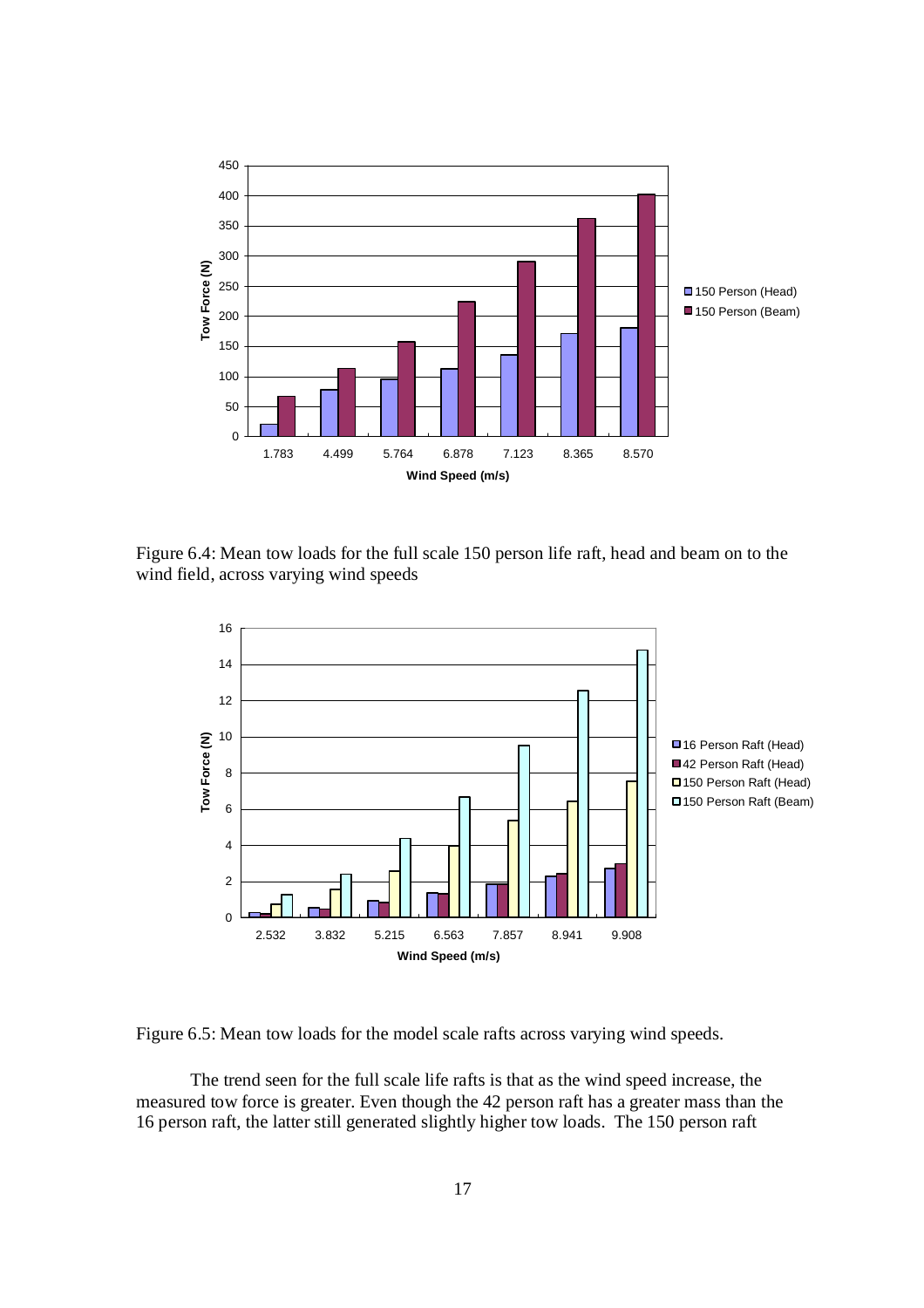generated significantly larger tow loads compared to the other two rafts. This is to be expected since the 150 person raft has a much larger area compared to the previous two rafts. When the 150 person raft is turned beam on to the wind, the tow loads are more than double for some wind speeds compared to the head on condition. When the 150 is turned beam on to the wind field, it exposes the largest cross sectional area of all the rafts, generating the largest forces seen for all the full scale rafts.

The model scale rafts followed the same trend as their full scale versions. As the wind speed increased, the drag loads generated rose as well. A difference seen with the model scale results is that the 42 person raft generates a higher tow load than the 16 at certain wind speeds. This may be the result of the load cell not being able to resolve accurately the loads generated due to the values being at the lower limit of the unit's range (<1 N). For the model 150 person raft, the loads generated follow the same trend as the full scale version, with the beam setup condition producing values almost double the values of the head on configuration.

#### **6.3 Current**

All rafts, full and model scale, were tested in a single current speed. All model life rafts were tested on after the other due to the simple logistics of swapping liferafts in and out of the test setup. For the full scale life rafts, the current had to be turned off and reactivated for swapping the 16 and 42 person rafts in and out. The current generator was set to produce the highest speed possible in the water. During the course of the test program, the current speed varied when the liferafts were placed in the water. As a result, each of the full scale life rafts drag force is reported relative to the current speed measured at the time. The drag force was sampled for 10 minutes during each run for all the life rafts. The results are shown in the following graphs: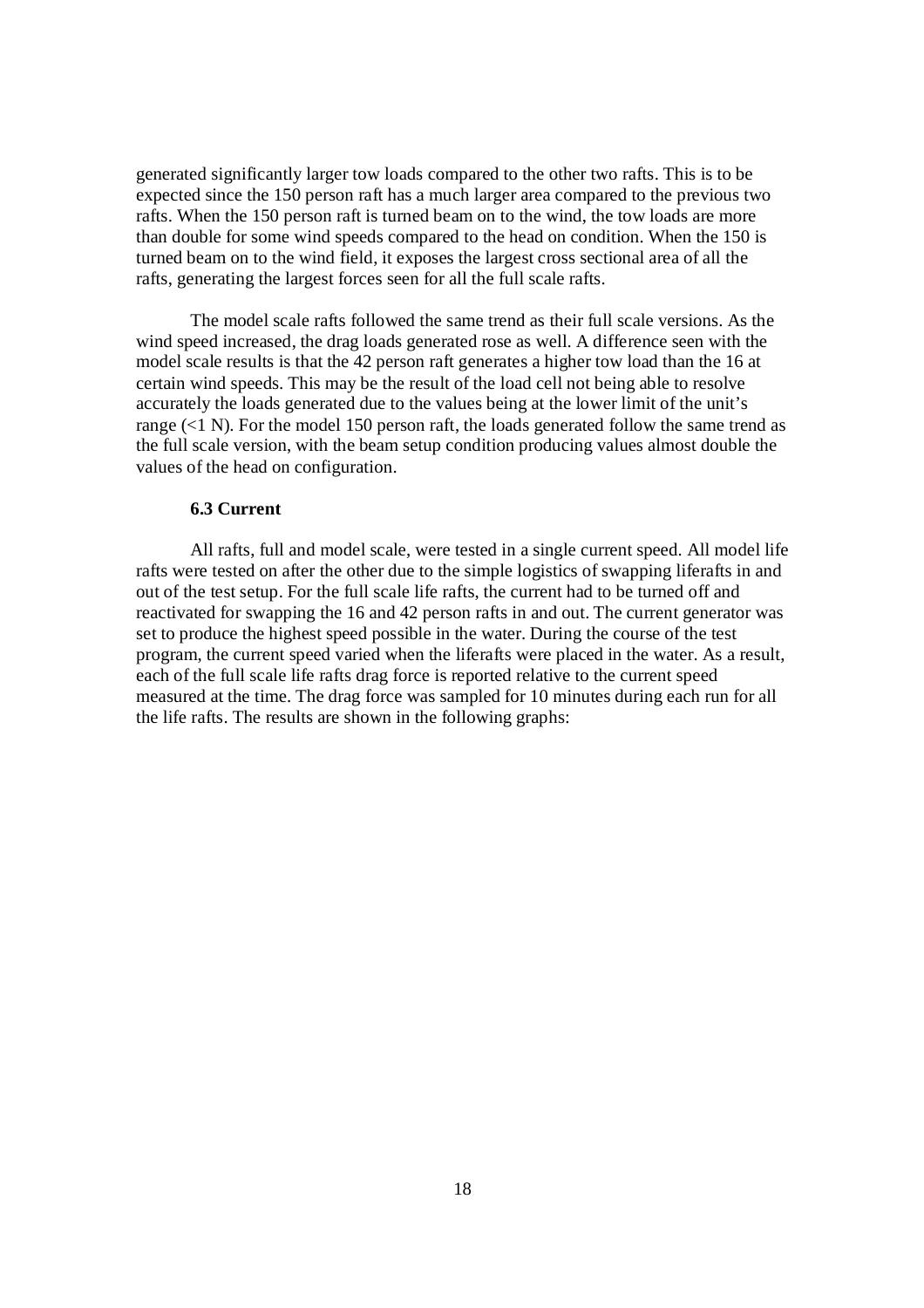

Figure 6.6: Tow force generated by each of the full scale rafts in varying current speeds.



Figure 6.7: Tow force generated by each of the model scale rafts in varying current speeds.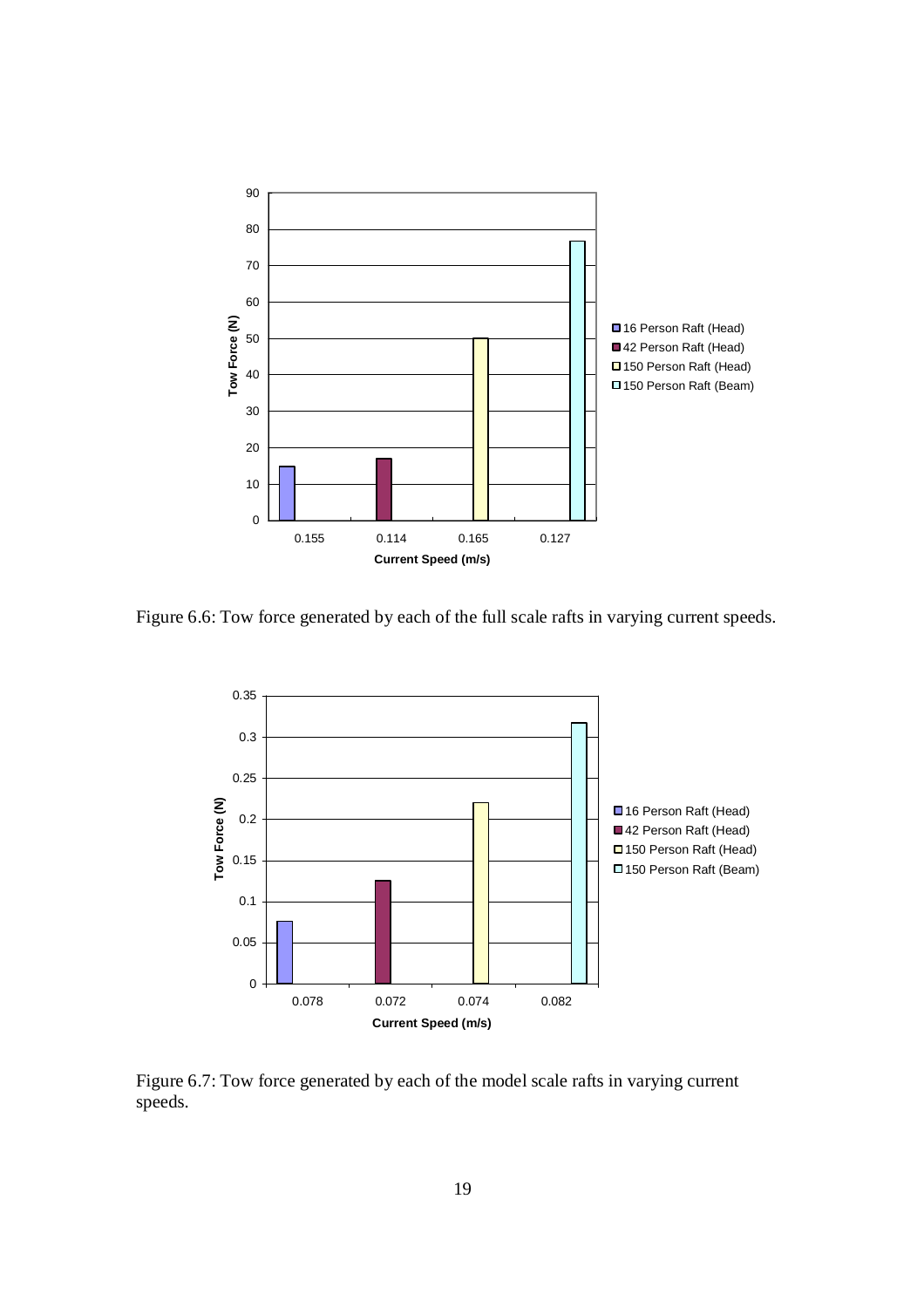The same trend in tow force generated is seen in both the full scale and model scale life rafts. As the size of the life raft increases, the tow force generated increases as well. The larger drag values are associated with the larger rafts due to their larger cross sectional area below the surface. This effect is most notable with the 150 person life raft, as when the raft is turned beam on to the current, the tow force generated greatly increases, even though the mass of the raft remains the same (both full and model scale).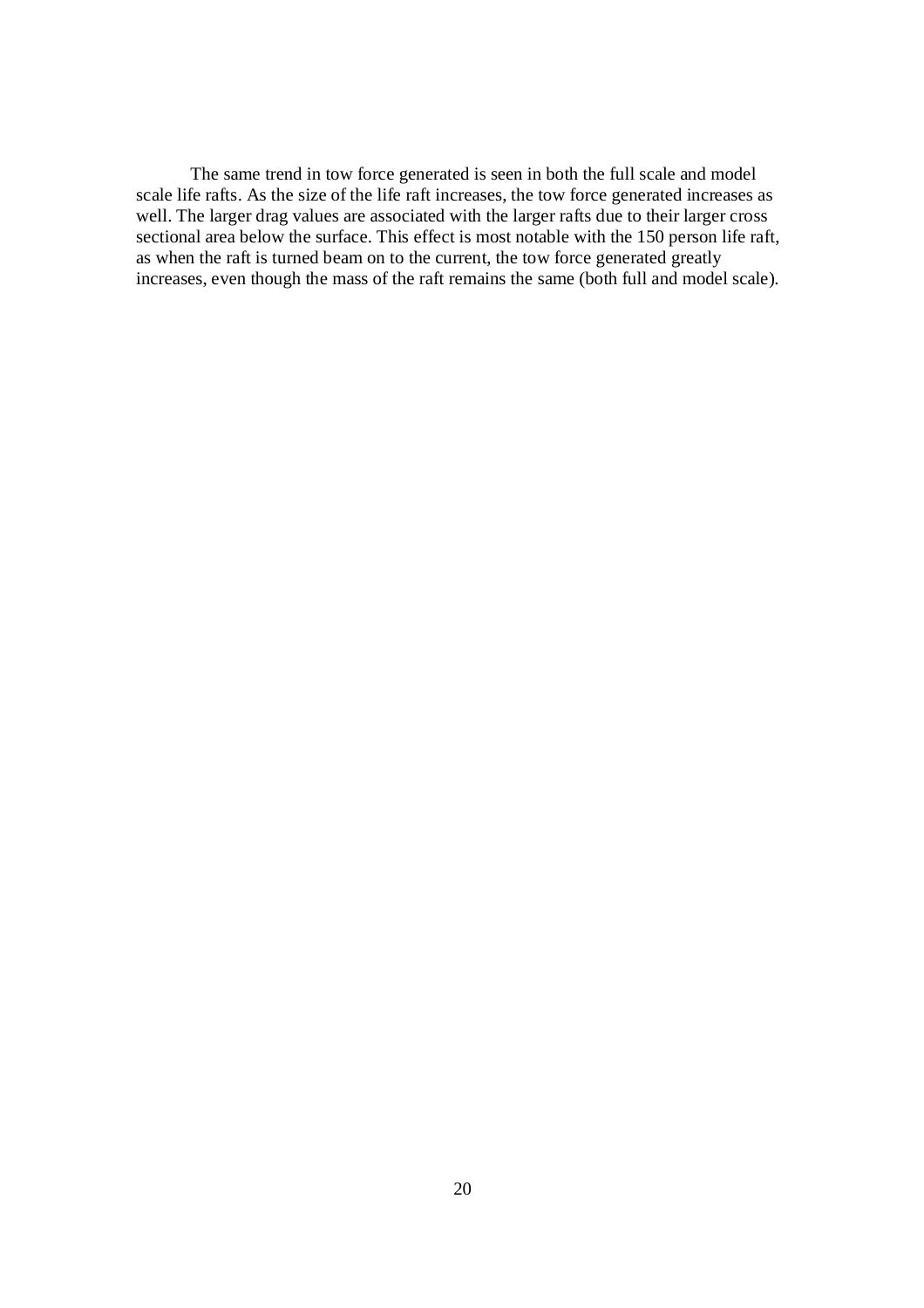## **7.0 Conclusions**

- 1. Lower wave frequencies will result in greater drag loads for the rafts. This effect was seen at both model and full scale. There are inconsistent results in the measured tow force with turning the 150 person raft beam on to the waves. In the full scale trials, turning the 150 raft beam on resulted in lower tow loads being measured, while higher loads were seen when the model raft was turned into the same position. This may be the result of the full scale 150 getting into phase with the waves, resulting in a lower tow loads compared to the head on setup. The model scale 150 person may have been out of phase with the wave resulting in higher tow loads.
- 2. Higher wind speeds resulted in larger drag forces being generated as cross sectional area exposed to the wind field increase. An example of this is when the 150 person raft is turned beam on to the wind field, resulting in a significantly higher tow load compared to the head on setup.
- 3. Faster current speeds resulted in higher tow loads for all the rafts, both at model and full scale. As the rafts increase in size so did the cross sectional area and thus the force generated. This effect is most notable when the 150 person raft is turned beam on to the current, resulting in a much higher tow load compared to its head on setup.